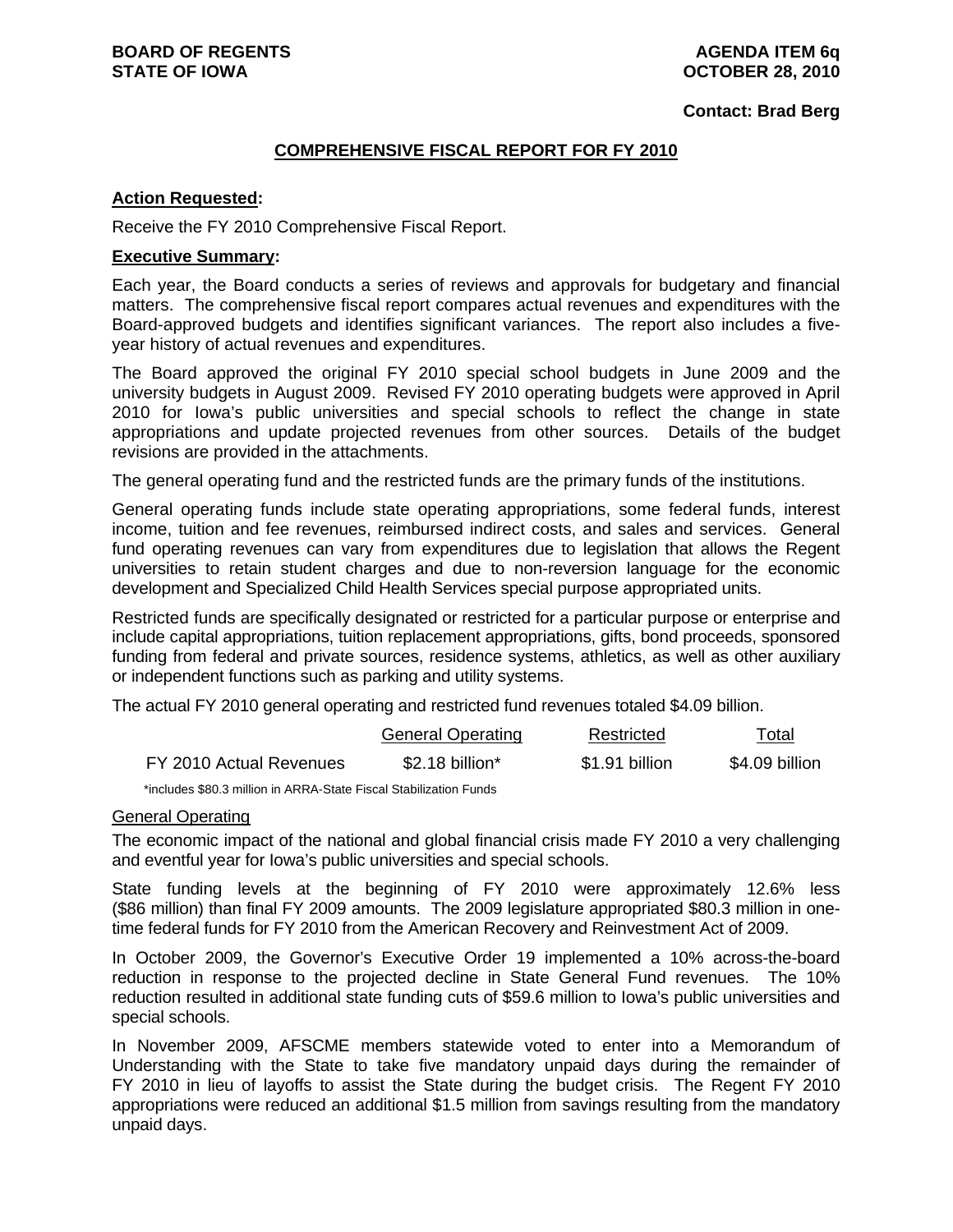Lastly, the 2010 general assembly approved supplemental funding of \$31.4 million for FY 2010 to Iowa's public universities and special schools to meet state support maintenance-of-effort requirements of the ARRA-State Fiscal Stabilization Funding. The supplemental funding was made available to the institutions the last three months of the fiscal year.

At the Board's direction, Iowa's public universities and special schools focused on key strategic initiatives, consolidated and downsized academic programs, improved facility utilization, initiated efficiency and productivity improvements, adjusted teaching and research loads, limited salary increases, deferred hiring for open positions, implemented furloughs, eliminated positions, offered early retirement programs, and temporarily reduced retirement contributions.

In April 2010, the Board approved amended FY 2010 operating budgets which reflected the numerous adjustments to state funding levels that occurred throughout the year. The following table compares the consolidated general operating budget to actual FY 2010 revenues and expenditures for the institutions and the special purpose units (including UIHC). Budget-to-actual comparisons for each of Iowa's public universities and special schools are contained in the attachments.

|                                  | <b>General Operating Fund - All Institutions</b><br>FY 2010 |                       |    |               |    |                 |             |  |  |  |  |  |
|----------------------------------|-------------------------------------------------------------|-----------------------|----|---------------|----|-----------------|-------------|--|--|--|--|--|
|                                  |                                                             | <b>Board Approved</b> |    |               |    | Variance        | Actual as % |  |  |  |  |  |
|                                  |                                                             | <b>Budget</b>         |    | Actual        |    | Over/(Under)    | of Budget   |  |  |  |  |  |
| <b>REVENUES</b>                  |                                                             |                       |    |               |    |                 |             |  |  |  |  |  |
| A PPROPRIATIONS                  |                                                             |                       |    |               |    |                 |             |  |  |  |  |  |
| General                          | \$                                                          | 641,862,425           | \$ | 626,526,228   | \$ | (15, 336, 197)  | 97.6%       |  |  |  |  |  |
| Other                            |                                                             | 85.140                |    | 85.140        |    |                 | 100.0%      |  |  |  |  |  |
| <b>ARRA-State Stabilization</b>  |                                                             | 80,280,000            |    | 80,280,000    |    |                 | 100.0%      |  |  |  |  |  |
| <b>RESOURCES</b>                 |                                                             |                       |    |               |    |                 |             |  |  |  |  |  |
| <b>Federal Support</b>           |                                                             | 15,553,310            |    | 14,041,141    |    | (1,512,169)     | 90.3%       |  |  |  |  |  |
| Interest                         |                                                             | 4,363,712             |    | 3,053,527     |    | (1,310,185)     | 70.0%       |  |  |  |  |  |
| <b>Tuition and Fees</b>          |                                                             | 604,535,000           |    | 604,732,008   |    | 197,008         | 100.0%      |  |  |  |  |  |
| <b>Reimbursed Indirect Costs</b> |                                                             | 76,691,957            |    | 77,354,447    |    | 662.490         | 100.9%      |  |  |  |  |  |
| Sales and Services               |                                                             | 821,166,762           |    | 771,166,217   |    | (50,000,545)    | 93.9%       |  |  |  |  |  |
| Other Income                     |                                                             | 10,194,579            |    | 3,373,791     |    | (6,820,788)     | 33.1%       |  |  |  |  |  |
| <b>TOTAL REVENUES</b>            | \$                                                          | 2,254,732,885         | \$ | 2,180,612,499 | \$ | (74, 120, 386)  | 96.7%       |  |  |  |  |  |
| <b>EXPENDITURES</b>              |                                                             |                       |    |               |    |                 |             |  |  |  |  |  |
| <b>Salaries</b>                  | \$                                                          | 1,517,583,494         | \$ | 1,482,192,172 | \$ | (35, 391, 322)  | 97.7%       |  |  |  |  |  |
| Prof. /Scientific Supplies       |                                                             | 413,679,323           |    | 347,957,470   |    | (65, 721, 853)  | 84.1%       |  |  |  |  |  |
| <b>Library Acquisitions</b>      |                                                             | 28,756,239            |    | 25,661,535    |    | (3,094,704)     | 89.2%       |  |  |  |  |  |
| Rentals                          |                                                             | 9,905,025             |    | 13,833,437    |    | 3,928,412       | 139.7%      |  |  |  |  |  |
| <b>Utilities</b>                 |                                                             | 90,669,189            |    | 87,648,870    |    | (3,020,319)     | 96.7%       |  |  |  |  |  |
| <b>Building Repairs</b>          |                                                             | 45,149,304            |    | 35,457,373    |    | (9,691,931)     | 78.5%       |  |  |  |  |  |
| Auditor of State                 |                                                             | 1,453,200             |    | 1,306,200     |    | (147,000)       | 89.9%       |  |  |  |  |  |
| Equipment                        |                                                             | 14,675,112            |    | 21,202,630    |    | 6,527,518       | 144.5%      |  |  |  |  |  |
| Aid to Individuals               |                                                             | 132,861,999           |    | 133,618,753   |    | 756,754         | 100.6%      |  |  |  |  |  |
| <b>TOTAL EXPENDITURES</b>        | \$                                                          | 2,254,732,885         | \$ | 2,148,878,440 | \$ | (105, 854, 445) | 95.3%       |  |  |  |  |  |

Actual appropriation draw downs were less than the budget due to a variance in the IowaCare supplemental appropriation resulting from a timing variation of the provision of patient services compared to the cash receipts.

Board policy requires the universities to set-aside a minimum of 15% of gross tuition revenues for student financial aid. Expenditures for student financial aid were 22% of actual tuition revenues.

Salary expenditures were \$35.4 million less than the approved budget and comprised 69.0% of total operating expenses. Salary cost reduction programs were implemented during FY 2010 to address budget reductions.

Professional/Scientific supplies and services were under budget primarily due to numerous cost reduction efforts utilized by UIHC to offset the decline in hospital revenues.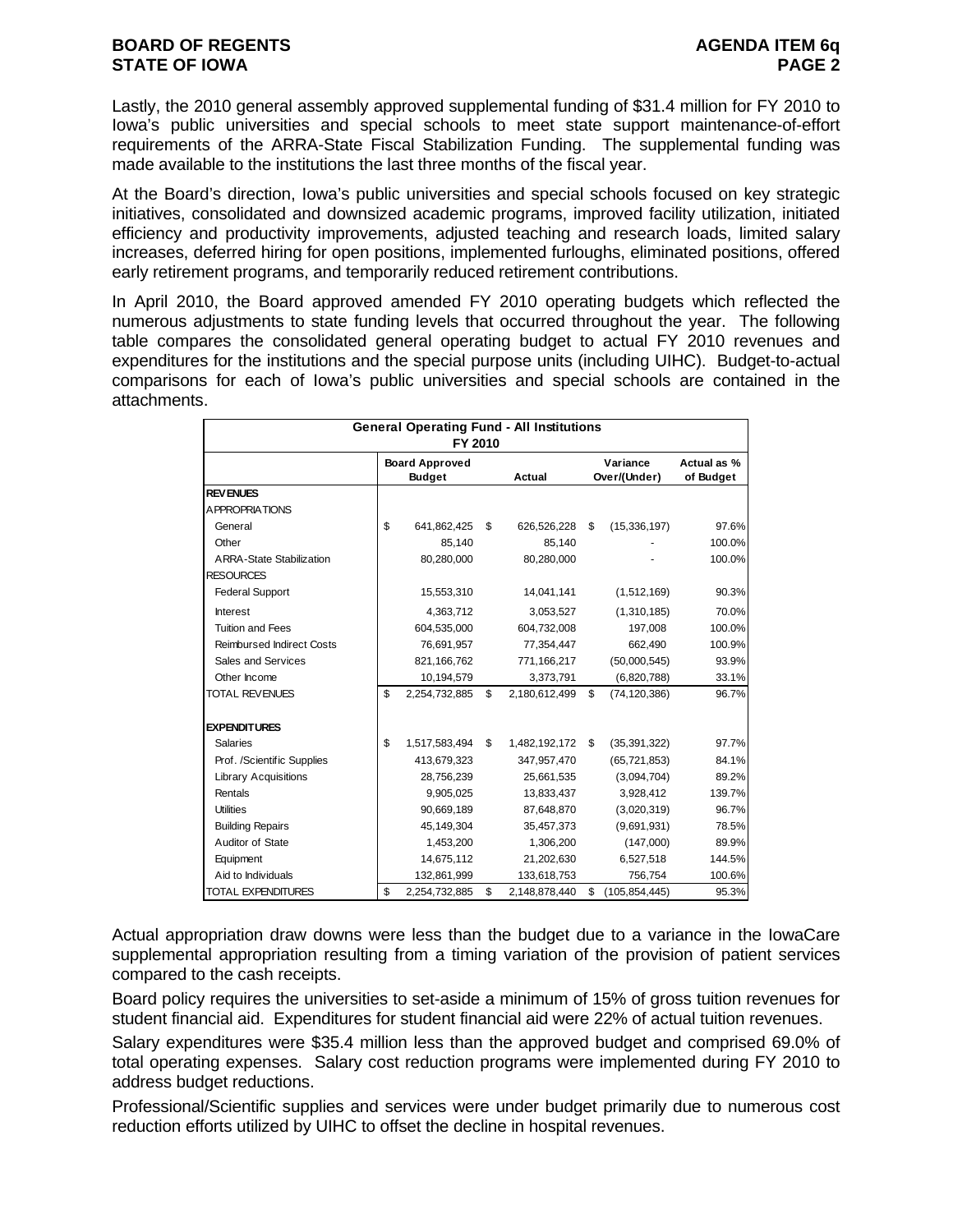#### **BOARD OF REGENTS**<br> **BOARD OF REGENTS**<br> **BOARD OF IOWA**<br>
PAGE 3 **STATE OF IOWA**

The following table provides a five-year revenue and expense history of all operating units (including UIHC) for Iowa's public universities and special schools. The following table reflects the changes in state appropriations and the infusion of the ARRA funds for FY 2010.

|                                  | <b>General Operating Fund - All Institutions</b><br>FY 2006 - FY 2010 |                   |                   |                   |                   |  |  |  |  |  |  |  |
|----------------------------------|-----------------------------------------------------------------------|-------------------|-------------------|-------------------|-------------------|--|--|--|--|--|--|--|
|                                  | FY 2006                                                               | FY 2007           | FY 2008           | FY 2009           | FY 2010           |  |  |  |  |  |  |  |
| <b>REV ENUES</b>                 |                                                                       |                   |                   |                   |                   |  |  |  |  |  |  |  |
| <b>APPROPRIATIONS</b>            |                                                                       |                   |                   |                   |                   |  |  |  |  |  |  |  |
| General                          | 615,472,085<br>\$                                                     | 640,061,595<br>\$ | 701,381,501<br>\$ | 741,035,075<br>\$ | 626,526,228<br>\$ |  |  |  |  |  |  |  |
| Other                            | 264,600                                                               | 265,342           | 264,600           | 260,631           | 85,140            |  |  |  |  |  |  |  |
| <b>ARRA-State Stabilization</b>  |                                                                       |                   |                   |                   | 80,280,000        |  |  |  |  |  |  |  |
| <b>RESOURCES</b>                 |                                                                       |                   |                   |                   |                   |  |  |  |  |  |  |  |
| <b>Federal Support</b>           | 15,490,305                                                            | 16,850,227        | 14,069,731        | 14,128,459        | 14,041,141        |  |  |  |  |  |  |  |
| <b>Interest</b>                  | 3,677,859                                                             | 4,513,511         | 4,722,432         | 1,815,403         | 3,053,527         |  |  |  |  |  |  |  |
| <b>Tuition and Fees</b>          | 442,547,590                                                           | 478,612,148       | 507,306,596       | 550,207,301       | 604,732,008       |  |  |  |  |  |  |  |
| <b>Reimbursed Indirect Costs</b> | 64,211,699                                                            | 64,437,442        | 67,353,176        | 69,491,670        | 77,354,447        |  |  |  |  |  |  |  |
| Sales and Services               | 642,925,056                                                           | 664,327,083       | 733,619,999       | 799,723,229       | 771,166,217       |  |  |  |  |  |  |  |
| Other Income                     | 2,841,274                                                             | 2,808,740         | 3,737,540         | 3,665,421         | 3,373,791         |  |  |  |  |  |  |  |
| <b>TOTAL REVENUES</b>            | \$1,787,430,468                                                       | \$1,871,876,088   | \$2,032,455,575   | \$2,180,327,189   | \$2,180,612,499   |  |  |  |  |  |  |  |
|                                  |                                                                       |                   |                   |                   |                   |  |  |  |  |  |  |  |
| <b>EXPENDITURES</b>              |                                                                       |                   |                   |                   |                   |  |  |  |  |  |  |  |
| <b>Salaries</b>                  | \$1,233,065,141                                                       | \$1,299,619,740   | \$1,406,170,403   | \$1,520,003,901   | \$1,482,192,172   |  |  |  |  |  |  |  |
| Prof. /Scientific Supplies       | 313,987,144                                                           | 308,158,887       | 343,815,132       | 364,041,024       | 347,957,470       |  |  |  |  |  |  |  |
| <b>Library Acquisitions</b>      | 22,818,803                                                            | 24,554,727        | 24,697,176        | 28,646,126        | 25,661,535        |  |  |  |  |  |  |  |
| Rentals                          | 7,740,722                                                             | 8,386,711         | 9,860,403         | 11,326,368        | 13,833,437        |  |  |  |  |  |  |  |
| <b>Utilities</b>                 | 70,157,641                                                            | 74,483,427        | 81,899,836        | 83,993,601        | 87,648,870        |  |  |  |  |  |  |  |
| <b>Building Repairs</b>          | 36,120,813                                                            | 38,041,945        | 29,490,958        | 32,054,437        | 35,457,373        |  |  |  |  |  |  |  |
| Auditor of State                 | 1,100,818                                                             | 1,080,655         | 1,196,630         | 1,383,137         | 1,306,200         |  |  |  |  |  |  |  |
| Equipment                        | 12,268,813                                                            | 10,558,244        | 15,683,475        | 12,688,711        | 21,202,630        |  |  |  |  |  |  |  |
| Aid to Individuals               | 90,392,350                                                            | 97,129,905        | 107,203,987       | 121,876,786       | 133,618,753       |  |  |  |  |  |  |  |
| TOTAL EXPENDITURES               | \$1,787,652,245                                                       | \$1,862,014,241   | \$2,020,018,000   | \$2,176,014,091   | \$2,148,878,440   |  |  |  |  |  |  |  |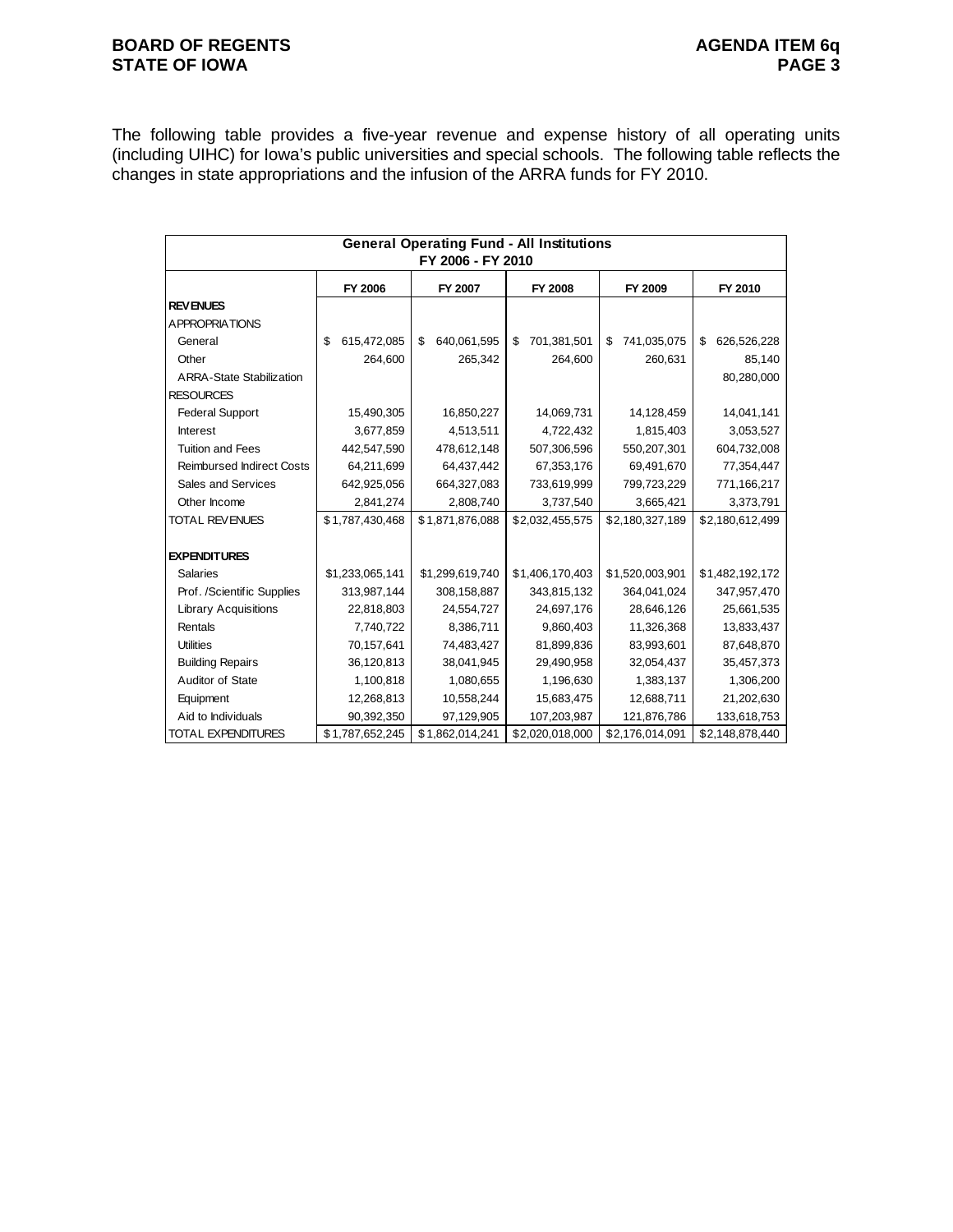#### **BOARD OF REGENTS BOARD OF REGENTS STATE OF IOWA** PAGE 4

While the 5-year history shown on the previous page includes all general operating funds of Iowa's public universities and special schools (including special purpose units), the following pie charts compare the FY 2010 revenues for higher education (three general university units only) with FY 2009 and the current FY 2011 budget. The charts below reflect the dynamic change in base appropriations and tuition revenues.



**HIGHER EDUCATION FUNDING** 

\*FY 2011 State Appropriation includes \$8.7 million in one-time funding

 $\blacksquare$  State Appropriation  $\blacksquare$  Tuition  $\blacksquare$  Other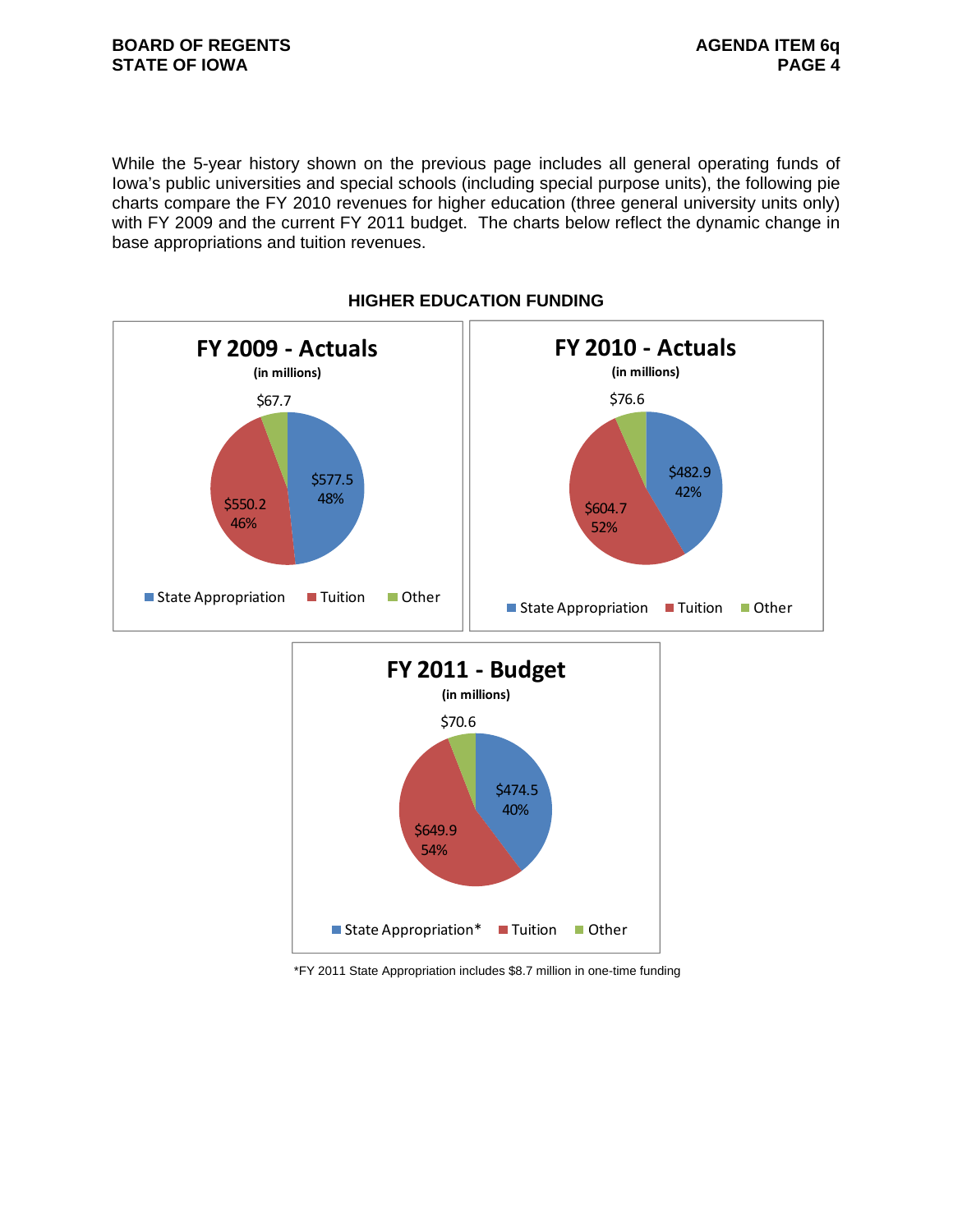#### ARRA – State Stabilization Funding

The 2009 legislature appropriated approximately \$80.3 million in State Fiscal Stabilization Funds from the American Recovery and Reinvestment Act of 2009 to be distributed to Iowa's public universities and special schools. The FY 2010 university operating budgets include approximately \$79.4 million of the ARRA funds with the remainder allocated to the special schools. The funds were primarily used to bridge strategic budget decisions in FY 2010 to minimize the "funding cliff" in FY 2011. Salary costs comprised the majority (80%) of the total ARRA-State Stabilization expenditures in FY 2010.

| <b>ARRA-State Stabilization</b><br><b>Expenditures</b> |      |
|--------------------------------------------------------|------|
| Salaries                                               | 80%  |
| Prof/Sci Supplies & Services                           | 11%  |
| <b>Building Repairs</b>                                | 5%   |
| Equipment                                              | 4%   |
|                                                        | 100% |

#### Restricted

External forces greatly affect the revenues and expenditures of the restricted funds. Capital appropriation revenues reflect the draw down of funds from current and prior year appropriations, while the budgets reflect the total amounts appropriated by fiscal year. Federal support and reimbursed indirect costs in the restricted funds are difficult to project due to the uncertainty and volatility of federal grant awards. Other revenue is affected by the timing and amounts of bond issues. As a result, expenditures are also difficult to project and fluctuate significantly due to the timing of construction projects and other expenditures that directly correlate with revenue fluctuations. This report includes a combined budget-to-actual restricted fund comparison for all Regent institutions using the budget as approved by the Board in August 2009. Restricted fund budget-to-actual comparisons for the individual institutions are available in the Board Office.

The athletic and residence system budgets are part of the restricted fund budgets. Information comparing athletic and residence system budget-to-actual and five-year historical data for each university is provided in the attachments. The attachments also include annual enrollment and occupancy information for the university residence systems.

The Iowa School for the Deaf includes tuition received for Nebraska students in the restricted fund. Tuition revenues from Nebraska totaled \$0.9 million during FY 2010.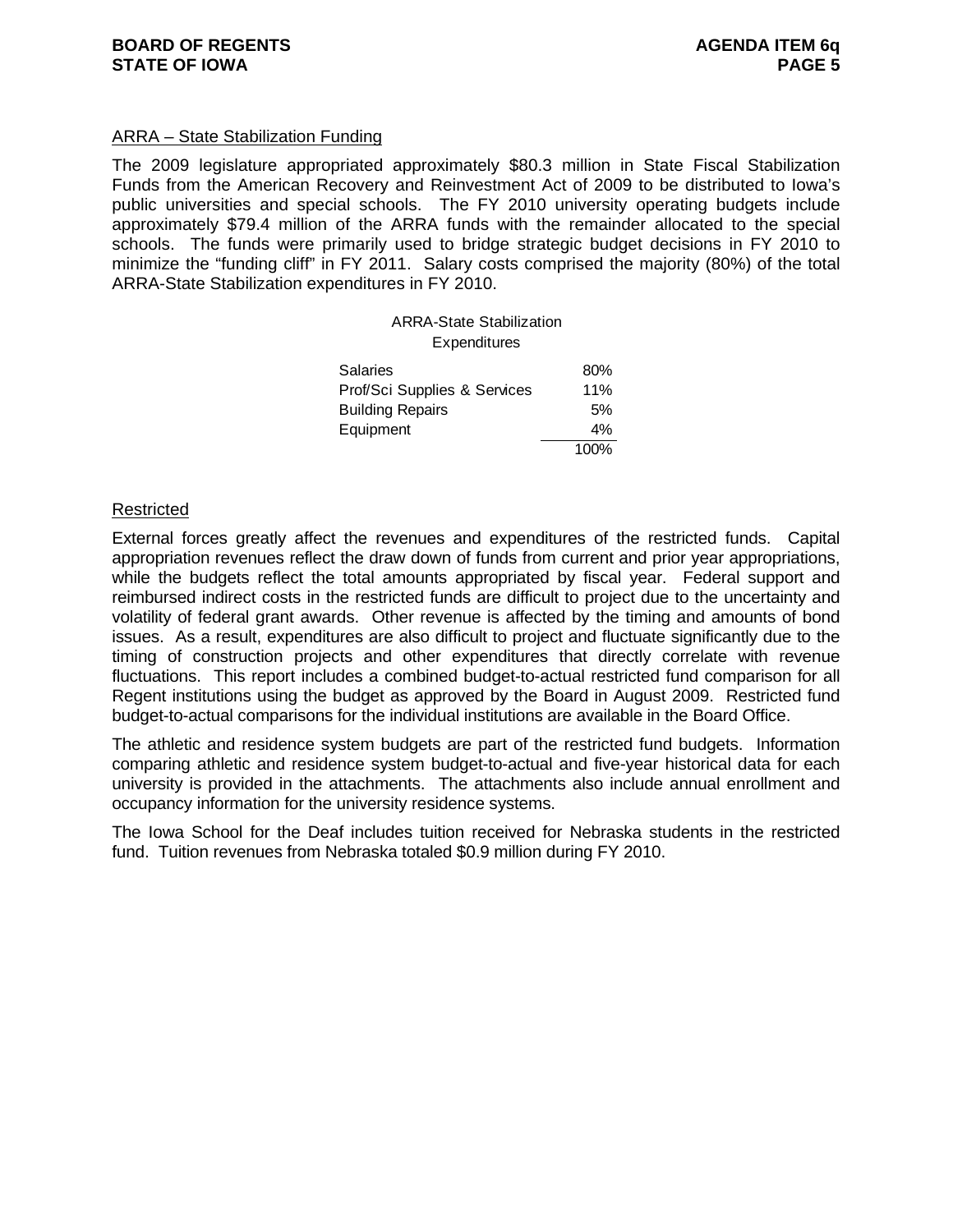#### **BOARD OF REGENTS AGENUS AGENDA ITEM 6q STATE OF IOWA** PAGE 6 **PAGE 6**

|                                  | <b>Restricted Fund - All Institutions</b> |                     |                      |             |
|----------------------------------|-------------------------------------------|---------------------|----------------------|-------------|
|                                  | FY 2010                                   |                     |                      |             |
|                                  |                                           |                     | Variance             | Actual as % |
|                                  | <b>Budget</b>                             | <b>Actual</b>       | Over/(Under)         | of Budget   |
| <b>REVENUES</b>                  |                                           |                     |                      |             |
| <b>APPROPRIATIONS</b>            |                                           |                     |                      |             |
| Grow IA Values Fund              | \$<br>4,320,000                           | \$<br>4,320,000     | \$                   | 100.0%      |
| Capital                          | 11,597,000                                | 37,752,033          | 26,155,033           | 325.5%      |
| <b>Tuition Replacement</b>       | 24,305,412                                | 21,803,585          | (2,501,827)          | 89.7%       |
| <b>Battelle</b>                  |                                           | 545,075             | 545,075              |             |
| Other                            | 238,000                                   | 238,000             |                      | 100.0%      |
| <b>RESOURCES</b>                 |                                           |                     |                      |             |
| <b>Federal Support</b>           | 429,010,538                               | 456,778,992         | 27,768,454           | 106.5%      |
| <b>Interest</b>                  | 2,092,937                                 | 2,966,703           | 873,766              | 141.7%      |
| <b>Tuition and Fees</b>          | 85,040,000                                | 92,714,125          | 7,674,125            | 109.0%      |
| <b>Reimbursed Indirect Costs</b> | 34,841,000                                | 35,440,526          | 599,526              | 101.7%      |
| Sales and Services               | 393,755,246                               | 408,142,912         | 14,387,666           | 103.7%      |
| Other Income                     | 825,555,817                               | 853,824,080         | 28,268,263           | 103.4%      |
| <b>TOTAL RESOURCES</b>           | \$<br>1,810,755,950                       | \$<br>1,914,526,031 | \$<br>103,770,081    | 105.7%      |
| <b>EXPENDITURES</b>              |                                           |                     |                      |             |
| <b>Salaries</b>                  | \$<br>631,827,152                         | \$<br>639,126,302   | \$<br>7,299,150      | 101.2%      |
| Prof. /Scientific Supplies       | 494,161,541                               | 530,978,125         | 36,816,584           | 107.5%      |
| <b>Library Acquisitions</b>      | 32,600                                    | 28,081              | (4,519)              | 86.1%       |
| Rentals                          | 17,570,000                                | 17,079,613          | (490, 387)           | 97.2%       |
| <b>Utilities</b>                 | 22,263,000                                | 22,639,271          | 376,271              | 101.7%      |
| <b>Building Repairs</b>          | 11,190,000                                | 13,739,861          | 2,549,861            | 122.8%      |
| Auditor of State                 | 3,000                                     | 9,800               | 6,800                | 326.7%      |
| Equipment                        | 26,034,001                                | 25,357,947          | (676, 054)           | 97.4%       |
| Aid to Individuals               | 109,513,000                               | 127,469,006         | 17,956,006           | 116.4%      |
| Debt Service                     | 110,089,218                               | 102,810,729         | (7, 278, 489)        | 93.4%       |
| Plant Capital                    | 388,072,438                               | 303,695,737         | (84, 376, 701)       | 78.3%       |
| <b>TOTAL EXPENDITURES</b>        | \$<br>1,810,755,950                       | \$<br>1,782,934,472 | \$<br>(27, 821, 478) | 98.5%       |

Revenue Variances

- Actual capital appropriation draw downs, which are based on incurred expenditures, were greater than the total appropriated amounts included in the budget. Reversion dates for capital appropriations are generally three years after the fiscal year for which funds are appropriated. The variance is primarily related to draws from prior year appropriations for the new Hygienic Lab and the Pappajohn Biomedical Discovery building.
- Federal support exceeded the budget at all three universities due to additional federal grant opportunities and the success of securing sponsored research grants.
- Other income includes, in part, bond and loan proceeds, workshop and seminar revenues, royalties, practice plan revenues, and nonfederal gifts, grants, and contracts. Other income exceeded the budget primarily because of the timing of bond issues related to capital projects, higher than anticipated Medicine and Dentistry Practice Plan revenues, and a positive budget variance related to nonfederal gifts, grants, and contracts.

#### Expense Variances

- Professional/Scientific supplies and services exceed the budget at all three universities primarily due to higher than anticipated costs in professional services.
- The variance in Plant Capital expenditures result from changes in construction project schedules compared to the original budget.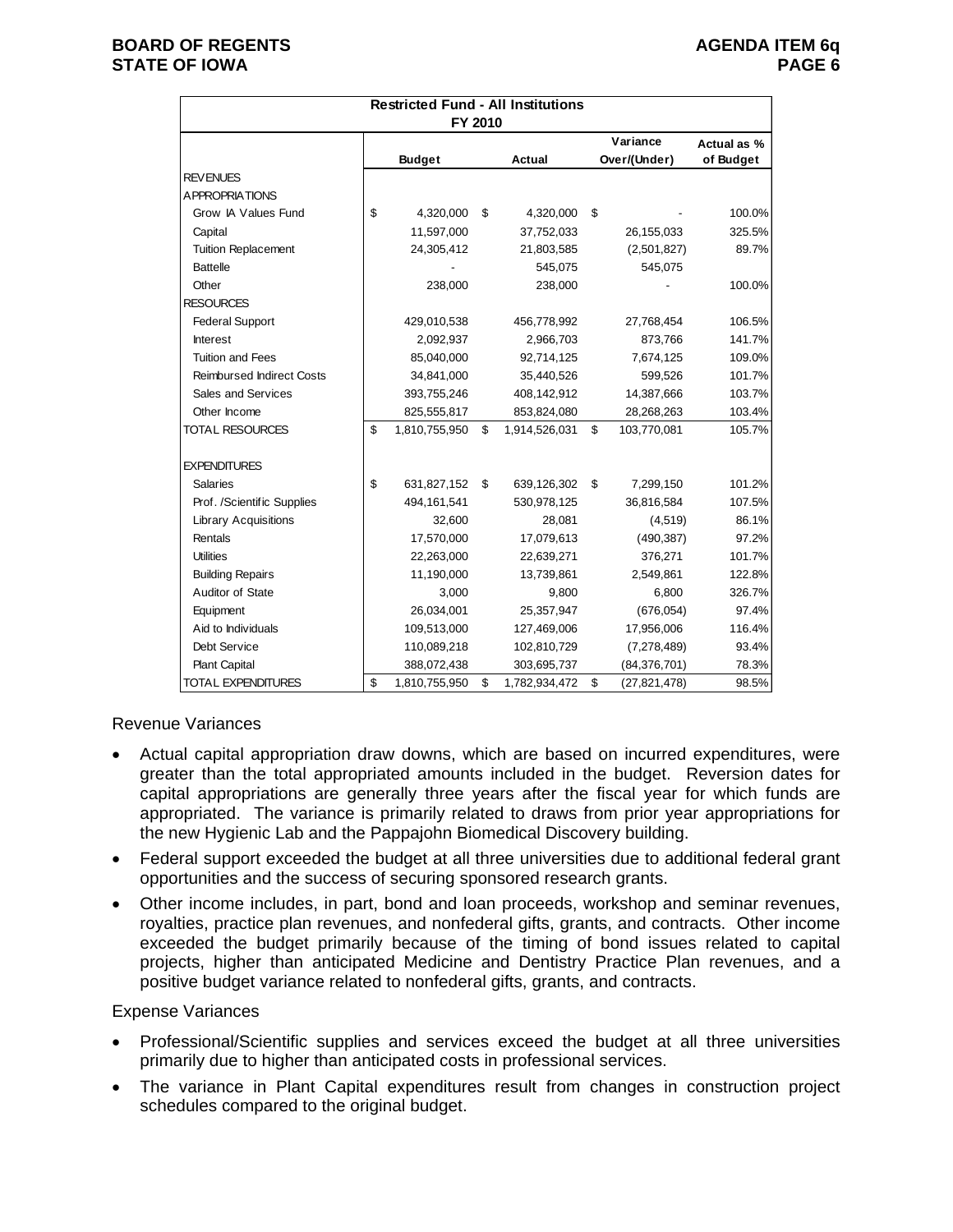#### **BOARD OF REGENTS**<br>STATE OF IOWA **AGENDA ITEM 6q STATE OF IOWA**

The following provides a consolidated 5-year history of actual revenues and expenditures from the restricted funds for all institutions.

|                                  | <b>Restricted Fund - All Institutions</b> |                 |    |                   |    |                 |    |                 |    |                 |  |  |
|----------------------------------|-------------------------------------------|-----------------|----|-------------------|----|-----------------|----|-----------------|----|-----------------|--|--|
|                                  |                                           |                 |    | FY 2006 - FY 2010 |    |                 |    |                 |    |                 |  |  |
|                                  |                                           | FY 2006         |    | FY 2007           |    | FY 2008         |    | FY 2009         |    | FY 2010         |  |  |
| <b>REVENUES</b>                  |                                           |                 |    |                   |    |                 |    |                 |    |                 |  |  |
| <b>APPROPRIATIONS</b>            |                                           |                 |    |                   |    |                 |    |                 |    |                 |  |  |
| Grow IA Values Fund              | \$                                        | 4,800,000       | \$ | 4,800,000         | \$ | 4,800,000       | \$ | 3,839,292       | \$ | 4,320,000       |  |  |
| Capital                          |                                           | 15,071,309      |    | 10,716,850        |    | 15,690,592      |    | 31,134,637      |    | 37,752,033      |  |  |
| <b>Tuition Replacement</b>       |                                           | 23,336,687      |    | 22,588,292        |    | 23,870,594      |    | 27,774,500      |    | 21,803,585      |  |  |
| <b>Battelle</b>                  |                                           |                 |    | 17,082,224        |    | 1,838,113       |    | 100,000         |    | 545,075         |  |  |
| Other                            |                                           |                 |    | 50,000            |    | 50,000          |    | 100,000         |    | 238,000         |  |  |
| <b>RESOURCES</b>                 |                                           |                 |    |                   |    |                 |    |                 |    |                 |  |  |
| <b>Federal Support</b>           |                                           | 371,222,626     |    | 384,519,147       |    | 386,470,790     |    | 428,761,782     |    | 456,778,992     |  |  |
| <b>Interest</b>                  |                                           | 5,188,499       |    | 11,064,108        |    | 9,128,151       |    | 4,708,993       |    | 2,966,703       |  |  |
| <b>Tuition and Fees</b>          |                                           | 67,430,972      |    | 77,437,238        |    | 91,282,468      |    | 89,370,164      |    | 92,714,125      |  |  |
| <b>Reimbursed Indirect Costs</b> |                                           | 27,712,297      |    | 27,645,682        |    | 29,732,454      |    | 33,053,969      |    | 35,440,526      |  |  |
| Sales and Services               |                                           | 337,204,659     |    | 353,343,236       |    | 382,325,703     |    | 389,719,682     |    | 408,142,912     |  |  |
| Other Income                     |                                           | 721,971,444     |    | 769,426,160       |    | 847,984,720     |    | 800,123,017     |    | 853,824,080     |  |  |
| <b>TOTAL REVENUES</b>            |                                           | \$1,573,938,493 |    | \$1,678,672,937   |    | \$1,793,173,585 |    | \$1,808,686,036 |    | \$1,914,526,031 |  |  |
| <b>EXPENDITURES</b>              |                                           |                 |    |                   |    |                 |    |                 |    |                 |  |  |
| <b>Salaries</b>                  | \$                                        | 519,832,426     | \$ | 556,371,306       | \$ | 585,934,563     | \$ | 633,958,923     | \$ | 639,126,302     |  |  |
| Prof. /Scientific Supplies       |                                           | 458,075,072     |    | 476,480,126       |    | 500,005,372     |    | 508,825,821     |    | 530,978,125     |  |  |
| <b>Library Acquisitions</b>      |                                           | 60,412          |    | 240,484           |    | 39,692          |    | 32,552          |    | 28,081          |  |  |
| Rentals                          |                                           | 16,609,833      |    | 16,929,679        |    | 17,154,941      |    | 17,057,967      |    | 17,079,613      |  |  |
| <b>Utilities</b>                 |                                           | 19,741,114      |    | 21,130,718        |    | 22,567,968      |    | 21,322,137      |    | 22,639,271      |  |  |
| <b>Building Repairs</b>          |                                           | 13,555,965      |    | 11,282,779        |    | 9,389,769       |    | 11,802,215      |    | 13,739,861      |  |  |
| Auditor of State                 |                                           |                 |    |                   |    |                 |    |                 |    | 9,800           |  |  |
| Equipment                        |                                           | 24,606,414      |    | 31,217,083        |    | 26,191,137      |    | 26,719,033      |    | 25,357,947      |  |  |
| Aid to Individuals               |                                           | 88,947,205      |    | 94,516,314        |    | 101,937,082     |    | 108,095,654     |    | 127,469,006     |  |  |
| Debt Service                     |                                           | 98,942,952      |    | 81,016,827        |    | 95,271,726      |    | 102,748,073     |    | 102,810,729     |  |  |
| <b>Plant Capital</b>             |                                           | 259,106,314     |    | 270,507,891       |    | 281,969,821     |    | 411,740,993     |    | 303,695,737     |  |  |
| <b>TOTAL EXPENDITURES</b>        |                                           | \$1,499,477,707 |    | \$1,559,693,207   |    | \$1,640,462,071 |    | \$1,842,303,368 | \$ | 1,782,934,472   |  |  |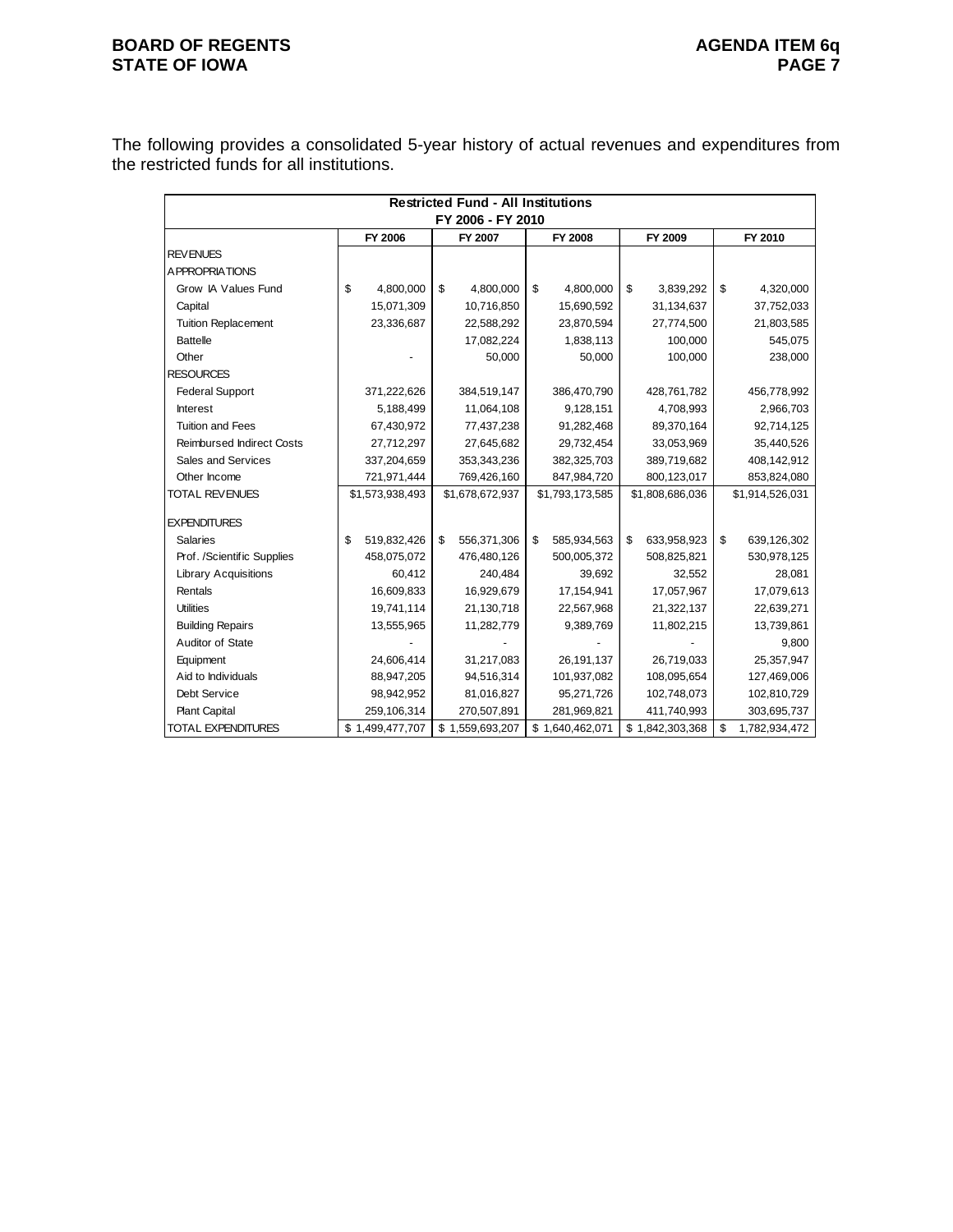#### **University of Iowa**

The budget-to-actual comparison below contains the general university and special purpose appropriated units except for the four hospital units, which are reported separately in a subsequent table.

|                                  | University of Iowa - General Fund |                   |                   |             |
|----------------------------------|-----------------------------------|-------------------|-------------------|-------------|
|                                  | FY 2010                           |                   |                   |             |
|                                  | <b>Board Approved</b>             |                   | Variance          | Actual as % |
|                                  | <b>Budget</b>                     | Actual            | Over/(Under)      | of Budget   |
| <b>REVENUES</b>                  |                                   |                   |                   |             |
| A PPROPRIATIONS                  |                                   |                   |                   |             |
| General                          | \$<br>236,681,950                 | \$<br>236,681,950 | \$                | 100.0%      |
| <b>ARRA-State Stabilization</b>  | 35,393,382                        | 35,393,382        |                   | 100.0%      |
| <b>RESOURCES</b>                 |                                   |                   |                   |             |
| <b>Interest</b>                  | 3,682,712                         | 2,167,711         | (1,515,001)       | 58.9%       |
| <b>Tuition and Fees</b>          | 298,545,000                       | 299,505,345       | 960,345           | 100.3%      |
| <b>Reimbursed Indirect Costs</b> | 50,467,840                        | 50,872,224        | 404,384           | 100.8%      |
| Sales and Services               | 3,087,262                         | 3,051,924         | (35, 338)         | 98.9%       |
| Other Income                     | 285,000                           | 185,850           | (99, 150)         | 65.2%       |
| <b>TOTAL REVENUES</b>            | \$<br>628,143,146                 | \$<br>627,858,386 | \$<br>(284, 760)  | 100.0%      |
|                                  |                                   |                   |                   |             |
| <b>EXPENDITURES</b>              |                                   |                   |                   |             |
| Salaries                         | \$<br>442,362,897                 | \$<br>438,587,243 | \$<br>(3,775,654) | 99.1%       |
| Prof. /Scientific Supplies       | 42,370,090                        | 35,386,816        | (6,983,274)       | 83.5%       |
| <b>Library Acquisitions</b>      | 14,569,000                        | 14,691,588        | 122,588           | 100.8%      |
| Rentals                          | 2,572,158                         | 5,919,827         | 3,347,669         | 230.2%      |
| <b>Utilities</b>                 | 33,145,519                        | 32,182,585        | (962, 934)        | 97.1%       |
| <b>Building Repairs</b>          | 22,544,312                        | 17,238,167        | (5,306,145)       | 76.5%       |
| Auditor of State                 | 609.000                           | 586,677           | (22, 323)         | 96.3%       |
| Equipment                        | 9,691,170                         | 11,373,671        | 1,682,501         | 117.4%      |
| Aid to Individuals               | 60,279,000                        | 62,826,037        | 2,547,037         | 104.2%      |
| <b>TOTAL EXPENDITURES</b>        | \$<br>628,143,146                 | \$<br>618,792,611 | \$<br>(9,350,535) | 98.5%       |

The Board approved revised operating budgets for SUI in April 2010. In addition to reducing state appropriations by a net \$11.1 million, the amended budget increased budgeted tuition revenue, indirect cost reimbursements, and interest income by a combined \$9.9 million. The budget-to-actual comparisons are based on the revised budget.

Revenue Variances

- Investment income fell short of the budget but substantially exceeded income received in prior years.
- Actual FY 2010 tuition revenues slightly exceeded the budget by approximately \$1.0 million, representing a variance of 0.3%.
- Indirect cost reimbursements were over the budget due to the continued success of faculty in securing sponsored research support and additional ARRA grants.

Expense Variances

- Salaries comprised 70.8% of all general fund expenditures and were slightly less than the budget.
- Due to the economic uncertainty during FY 2010, many university units reallocated resources toward non-recurring needs such as equipment and student aid as opposed to long-term recurring expense items. This resulted in these expenditure lines exceeding the budget.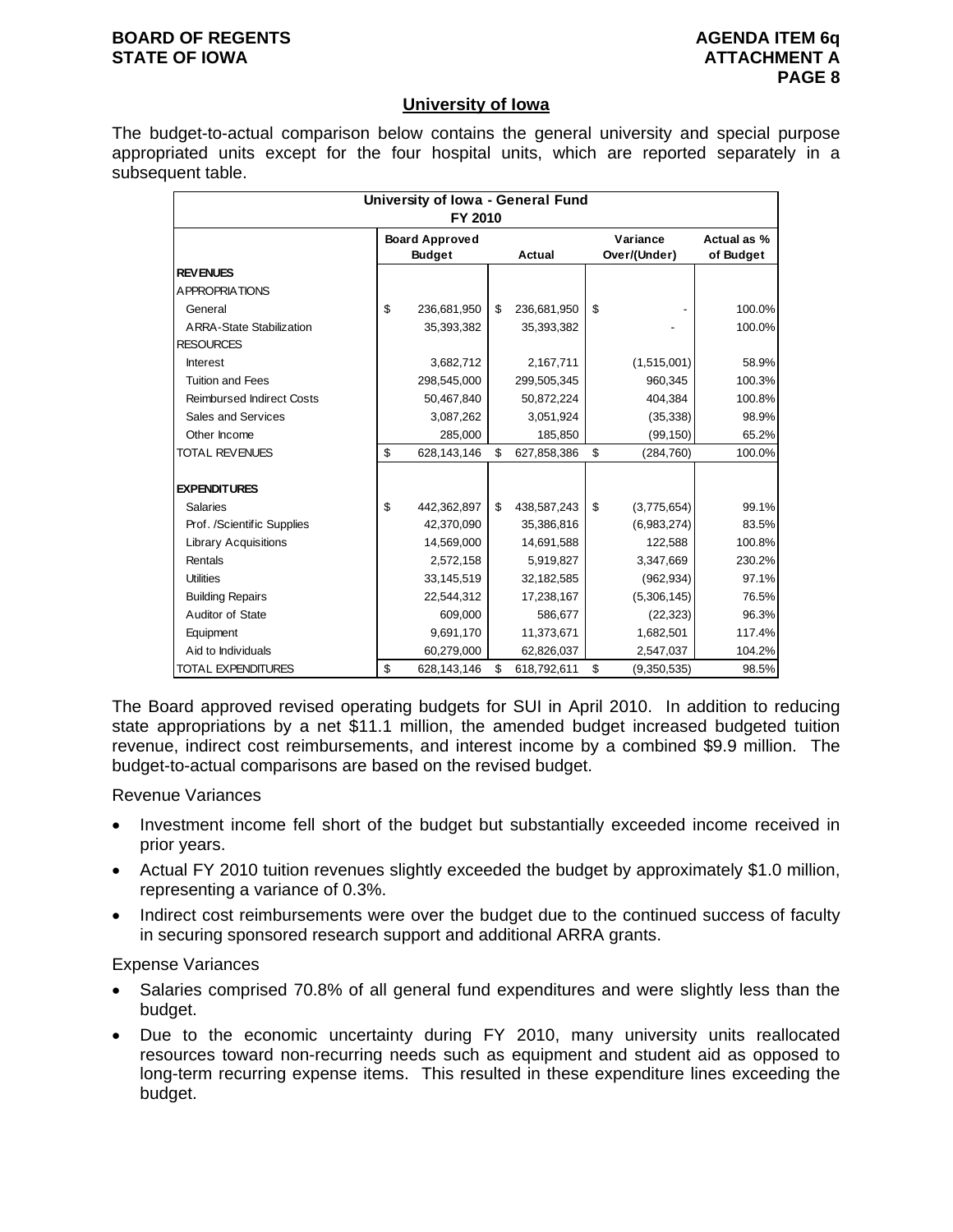- Rentals exceeded the budget partially due to flood recovery expenditures which were either the University match for FEMA-eligible expenses or recovery costs not eligible for FEMA reimbursement. Additional rental costs were related to the migration of Oakdale Hall tenants prior to the building's demolition.
- Tuition set-aside for financial aid exceeded the budget and comprised 21% of gross tuition revenues.

The University received supplemental funding in the late spring of 2010 which was eligible for expenditure in subsequent years. Approximately \$9 million has been encumbered and/or programmed to be spent in FY 2011 on continuing initiatives/projects as follows:

- Oakdale Hall Demolition/Occupant Relocation
- Student Success and Faculty Development Opportunities
- Sprinkler and Fire System Upgrades/Installations at IMU
- **Energy Conservation Projects**
- Water Treatment , Remediation, and Design for a Sustainable Future
- Safety, Security, and Disability Access Projects
- Library Storage Fit-Out/Shelving

The University reallocated \$35 million from collegiate and administrative units to bridge the significant budget reductions and to fund unavoidable cost increases. Reallocated funds were primarily directed to support salary and related benefit cost increases, investment in faculty and students, and renewing environments for learning and research.

Original plans for spending ARRA-State Stabilization funds were modified during the fiscal year to meet mid-year appropriation reductions. The approximate \$15.5 million in ARRA funding the University originally awarded through a competitive process were redirected to meet immediate salary costs and provided additional time to achieve permanent personnel reductions and other necessary expenditure reductions by July 1, 2010. Salary costs comprised 91.7% of the ARRA expenditures, with the remainder distributed over the other expense lines.

The following provides a consolidated five-year history of actual revenues and expenditures from the general university and special purpose units (does not include the four hospital units).

|                                                                  | University of Iowa - General Fund |             |    |                   |    |             |    |             |    |                           |  |  |
|------------------------------------------------------------------|-----------------------------------|-------------|----|-------------------|----|-------------|----|-------------|----|---------------------------|--|--|
|                                                                  |                                   |             |    | FY 2006 - FY 2010 |    |             |    |             |    |                           |  |  |
|                                                                  |                                   | FY 2006     |    | FY 2007           |    | FY 2008     |    | FY 2009     |    | FY 2010                   |  |  |
| <b>University Approp. Units</b><br><b>REVENUES</b>               |                                   |             |    |                   |    |             |    |             |    |                           |  |  |
| <b>General Appropriations</b><br><b>ARRA State-Stabilization</b> | \$                                | 240,798,782 | \$ | 245,315,657       | \$ | 269,684,579 | \$ | 281,480,361 | \$ | 236,681,950<br>35,393,382 |  |  |
| <b>RESOURCES</b>                                                 |                                   |             |    |                   |    |             |    |             |    |                           |  |  |
| Interest                                                         |                                   | 1,734,478   |    | 1,636,690         |    | 1,787,590   |    | 61,936      |    | 2,167,711                 |  |  |
| <b>Tuition and Fees</b>                                          |                                   | 216,255,301 |    | 238,501,514       |    | 252,315,603 |    | 272,263,415 |    | 299,505,345               |  |  |
| <b>Reimbursed Indirect Costs</b>                                 |                                   | 40,453,400  |    | 41,506,639        |    | 43,150,431  |    | 45,363,862  |    | 50,872,224                |  |  |
| Sales and Services                                               |                                   | 2,782,350   |    | 3,039,595         |    | 3,001,354   |    | 3,167,187   |    | 3,051,924                 |  |  |
| Other Income                                                     |                                   | 206,005     |    | 177,244           |    | 286,987     |    | 211,944     |    | 185,850                   |  |  |
| <b>TOTAL REVENUES</b>                                            | \$                                | 502,230,316 | \$ | 530, 177, 339     | \$ | 570,226,544 | \$ | 602,548,705 | \$ | 627,858,386               |  |  |
| <b>EXPENDITURES</b>                                              |                                   |             |    |                   |    |             |    |             |    |                           |  |  |
| <b>Salaries</b>                                                  | \$                                | 375,171,480 | \$ | 391,427,060       | \$ | 418,912,211 | \$ | 441,562,693 | \$ | 438,587,243               |  |  |
| Prof. /Scientific Supplies                                       |                                   | 35,032,547  |    | 35,940,045        |    | 36,953,256  |    | 34,956,489  |    | 35,386,816                |  |  |
| <b>Library Acquisitions</b>                                      |                                   | 11,934,494  |    | 12,554,881        |    | 13,160,870  |    | 13,907,424  |    | 14,691,588                |  |  |
| Rentals                                                          |                                   | 1,036,003   |    | 1,754,887         |    | 2,103,853   |    | 2,553,763   |    | 5,919,827                 |  |  |
| <b>Utilities</b>                                                 |                                   | 23,695,465  |    | 27,079,652        |    | 29,624,657  |    | 30,748,310  |    | 32,182,585                |  |  |
| <b>Building Repairs</b>                                          |                                   | 9,129,400   |    | 9,373,260         |    | 11,252,886  |    | 14,489,609  |    | 17,238,167                |  |  |
| Auditor of State                                                 |                                   | 467,037     |    | 454,659           |    | 486.434     |    | 540.014     |    | 586,677                   |  |  |
| Equipment                                                        |                                   | 5,975,055   |    | 7,107,041         |    | 9,049,763   |    | 7,825,119   |    | 11,373,671                |  |  |
| Aid to Individuals                                               |                                   | 39,788,835  |    | 44,485,854        |    | 48,682,614  |    | 55,965,284  |    | 62,826,037                |  |  |
| <b>TOTAL EXPENDITURES</b>                                        | \$                                | 502,230,316 | \$ | 530, 177, 339     | \$ | 570,226,544 | \$ | 602,548,705 | \$ | 618,792,611               |  |  |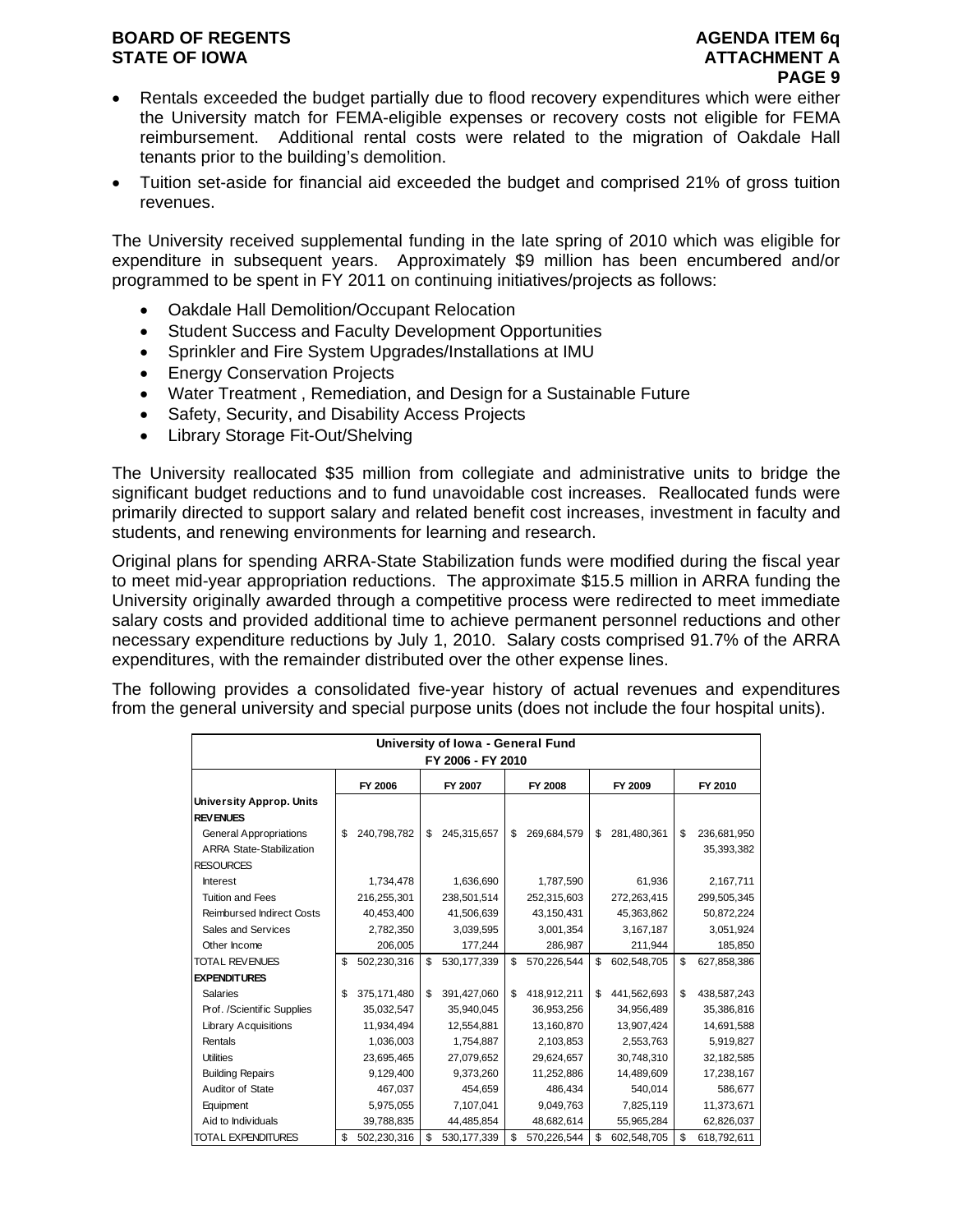The table below contains the FY 2010 budget-to-actual consolidated comparison for UIHC, Psychiatric Hospital, Specialized Child Health Services, and the Center for Disabilities and Development.

| University of Iowa - Health Care Appropriated Units<br>FY 2010 |    |                                        |    |             |    |                          |                          |  |  |  |  |
|----------------------------------------------------------------|----|----------------------------------------|----|-------------|----|--------------------------|--------------------------|--|--|--|--|
|                                                                |    | <b>Board Approved</b><br><b>Budget</b> |    | Actual      |    | Variance<br>Over/(Under) | Actual as %<br>of Budget |  |  |  |  |
| <b>REVENUES</b>                                                |    |                                        |    |             |    |                          |                          |  |  |  |  |
| <b>APPROPRIATIONS</b>                                          |    |                                        |    |             |    |                          |                          |  |  |  |  |
| General                                                        | \$ | 74,988,982                             | \$ | 59,852,785  | \$ | (15, 136, 197)           | 79.8%                    |  |  |  |  |
| <b>RESOURCES</b>                                               |    |                                        |    |             |    |                          |                          |  |  |  |  |
| <b>Federal Support</b>                                         |    | 2,313,693                              |    | 712,900     |    | (1,600,793)              | 30.8%                    |  |  |  |  |
| <b>Reimbursed Indirect Costs</b>                               |    | 4,966,200                              |    | 5,301,879   |    | 335,679                  | 106.8%                   |  |  |  |  |
| Sales and Services                                             |    | 813,840,856                            |    | 763,845,872 |    | (49,994,984)             | 93.9%                    |  |  |  |  |
| Other Income                                                   |    | 2,530,542                              |    | 764,759     |    | (1,765,783)              | 30.2%                    |  |  |  |  |
| <b>TOTAL REVENUES</b>                                          | \$ | 898,640,273                            | \$ | 830,478,195 | \$ | (68,162,078)             | 92.4%                    |  |  |  |  |
| <b>EXPENDITURES</b>                                            |    |                                        |    |             |    |                          |                          |  |  |  |  |
| <b>Salaries</b>                                                | \$ | 568,769,731                            | \$ | 546,527,163 | \$ | (22, 242, 568)           | 96.1%                    |  |  |  |  |
| Prof. /Scientific Supplies                                     |    | 299,508,842                            |    | 253,798,794 |    | (45,710,048)             | 84.7%                    |  |  |  |  |
| Rentals                                                        |    | 4,958,500                              |    | 5,493,726   |    | 535,226                  | 110.8%                   |  |  |  |  |
| <b>Utilities</b>                                               |    | 25,403,200                             |    | 24,767,378  |    | (635, 822)               | 97.5%                    |  |  |  |  |
| <b>TOTAL EXPENDITURES</b>                                      | \$ | 898,640,273                            | \$ | 830,595,185 | \$ | (68, 045, 088)           | 92.4%                    |  |  |  |  |

Due to continuation of the slowing economy and reduced reimbursement levels, UIHC leadership maintained the plans for cost reduction efforts which were shared with the Board during FY 2010.

Revenue Variances

- In addition to the \$27.3M of appropriation funds authorized in FY 2010 to support IowaCare, the legislature also approved funding of up to \$47M in additional support services provided in FY 2010 for IowaCare patients. A budget variance in the supplemental IowaCare appropriation resulted due to a timing variation of the provision of patient services compared to the corresponding cash receipts.
- Federal support was under budget due to a timing difference in the receipt of grant funding for Specialized Children's Health Services.
- Sales and service revenue was less than budget due to a significant change in the patient payor mix and resulting reimbursements resulting from the continuation of a slowing economy. In addition, some reductions in patient volume occurred for elective, non-urgent services. UIHC implemented aggressive cost reduction efforts during FY 2010 to offset this reduction in revenue.

#### Expense Variances

- Due to a decline in patient revenue, UIHC maintained an aggressive plan to reduce costs in comparison to the budget. The plan included the establishment of a hiring board to review all requests for new and replacement staff, reductions in overtime usage, salary reductions by senior leadership, voluntary vacation giveback and voluntary reduction in pay by staff, and by flexing staff with changes in volume.
- Professional/Scientific supplies and services were less than the budget due to cost reduction efforts on supply chain initiatives to achieve volume discounts and best pricing for contracts, elimination of free parking for outpatients, closure of specific dining services, elimination of non-critical travel, and deferred replacement of non-critical equipment. Reduced patient volumes also resulted in reduced usage of patient care supplies and purchased services.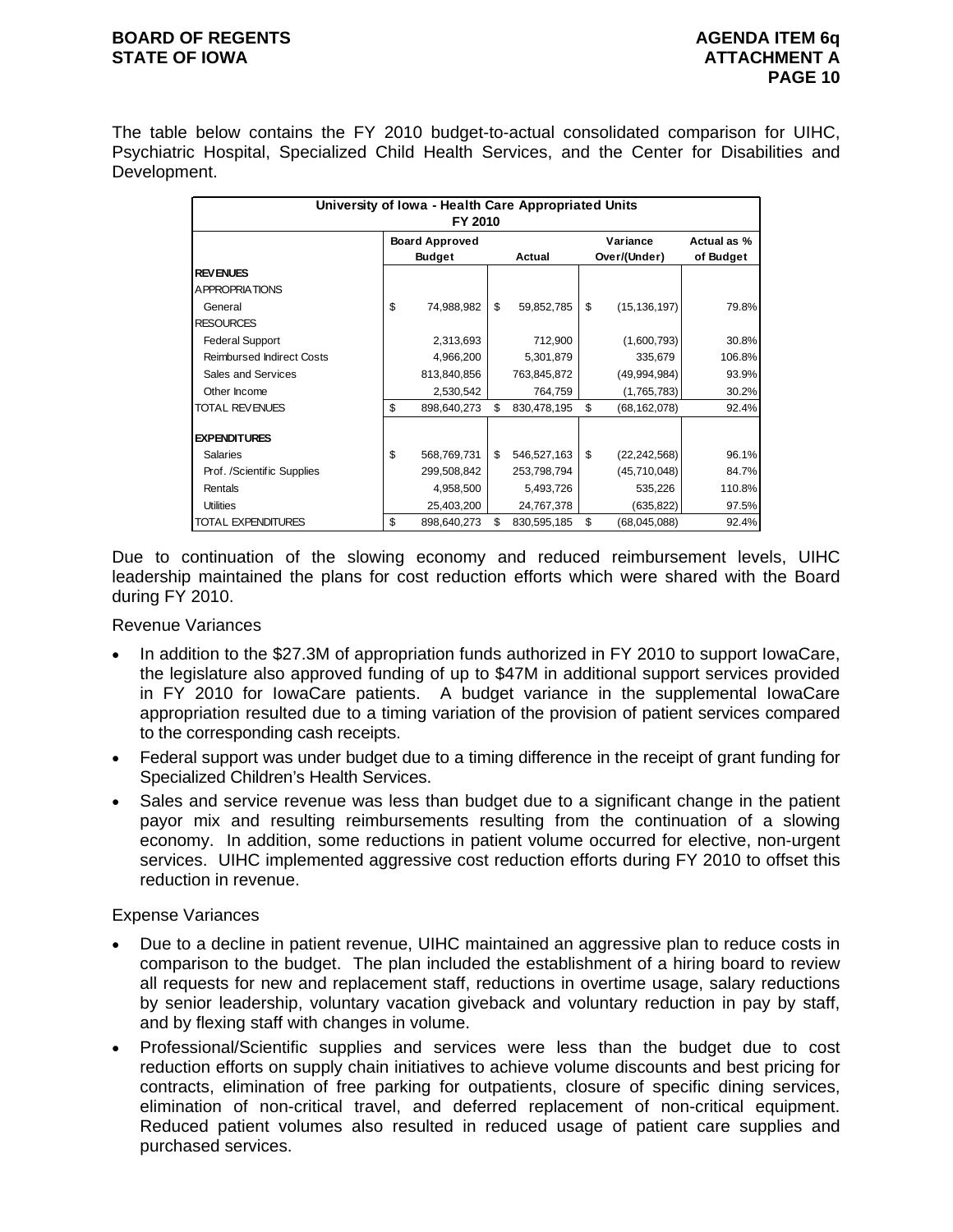## **BOARD OF REGENTS**<br> **BOARD OF REGENTS**<br> **BOARD OF IOWA**<br> **ATTACHMENT A**

The following provides a consolidated five-year history of actual revenues and expenditures from the four hospital units.

|                                  |                   | University of Iowa - Health Care Appropriated Units |    |             |    |                |    |             |    |               |  |  |  |
|----------------------------------|-------------------|-----------------------------------------------------|----|-------------|----|----------------|----|-------------|----|---------------|--|--|--|
|                                  | FY 2006 - FY 2010 |                                                     |    |             |    |                |    |             |    |               |  |  |  |
|                                  |                   | FY 2006                                             |    | FY 2007     |    | <b>FY 2008</b> |    | FY 2009     |    | FY 2010       |  |  |  |
| <b>REVENUES</b>                  |                   |                                                     |    |             |    |                |    |             |    |               |  |  |  |
| <b>General Appropriations</b>    | \$                | 41,339,971                                          | \$ | 53,322,208  | \$ | 55,417,370     | \$ | 66,763,498  |    | \$59,852,785  |  |  |  |
| <b>Federal Support</b>           |                   | 2,266,866                                           |    | 3,625,184   |    | 869,003        |    | 905,363     |    | 712,900       |  |  |  |
| <b>Reimbursed Indirect Costs</b> |                   | 3,670,010                                           |    | 3,734,113   |    | 3,937,027      |    | 4,976,423   |    | 5,301,879     |  |  |  |
| Sales and Services               |                   | 639,109,241                                         |    | 660,263,975 |    | 728,365,734    |    | 793,364,878 |    | 763,845,872   |  |  |  |
| Other Income                     |                   | 1,082,880                                           |    | 951,834     |    | 1,644,724      |    | 1,198,442   |    | 764,759       |  |  |  |
| <b>TOTAL REVENUES</b>            | \$                | 687,468,968                                         | \$ | 721,897,314 | \$ | 790,233,858    | \$ | 867,208,604 | \$ | 830,478,195   |  |  |  |
| <b>EXPENDITURES</b>              |                   |                                                     |    |             |    |                |    |             |    |               |  |  |  |
| <b>Salaries</b>                  | \$                | 410,139,780                                         | \$ | 448,524,004 | \$ | 505,642,104    | \$ | 567,287,610 |    | \$546,527,163 |  |  |  |
| Prof. /Scientific Supplies       |                   | 235,378,043                                         |    | 226,885,463 |    | 257,818,806    |    | 268,533,335 |    | 253,798,794   |  |  |  |
| Rentals                          |                   | 4,733,507                                           |    | 4,522,141   |    | 5,414,105      |    | 6,102,577   |    | 5,493,726     |  |  |  |
| <b>Utilities</b>                 |                   | 18,304,048                                          |    | 19,052,273  |    | 22,006,349     |    | 24,202,456  |    | 24,767,378    |  |  |  |
| <b>Building Repairs</b>          |                   | 18,072,297                                          |    | 21,347,400  |    | 17,730         |    |             |    |               |  |  |  |
| Equipment                        |                   | 1,057,598                                           |    | 37,446      |    | 8,190          |    |             |    | 8,124         |  |  |  |
| TOTAL EXPENDITURES               | \$                | 687,685,273                                         | \$ | 720,368,727 | \$ | 790,907,284    | \$ | 866,125,978 | \$ | 830,595,185   |  |  |  |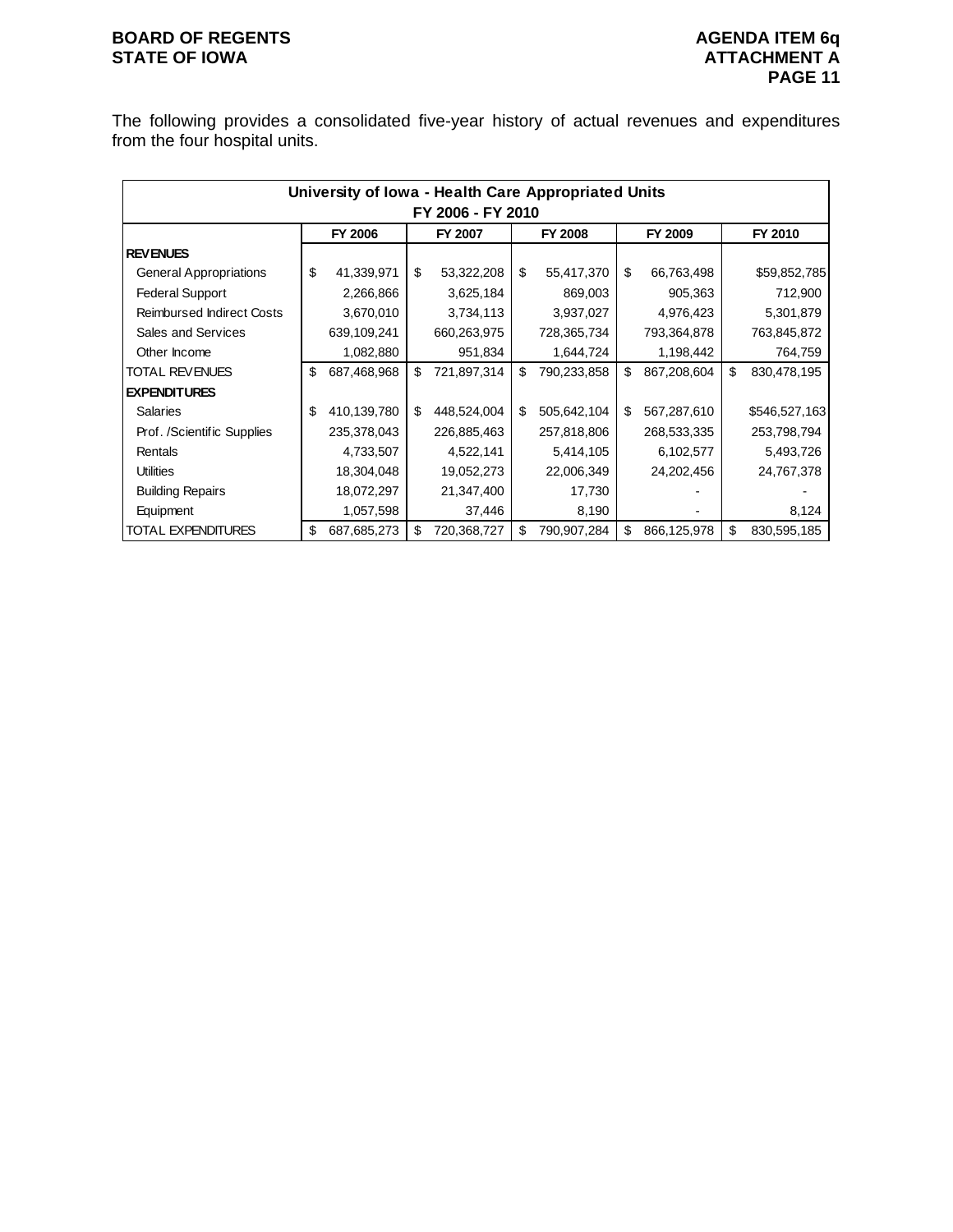#### **UNIVERSITY OF IOWA ATHLETICS**

|                                                               | FY 2010 Budget                | FY 2010 Actuals               | Variance                    |
|---------------------------------------------------------------|-------------------------------|-------------------------------|-----------------------------|
| <b>INCOME:</b>                                                |                               |                               |                             |
| <b>Men's Sports</b>                                           |                               |                               |                             |
| Football                                                      | \$<br>19,378,307              | \$<br>19,828,635              | \$<br>450,328               |
| <b>Basketball</b>                                             | 2,301,500                     | 1,911,833                     | (389, 667)                  |
| Wrestling                                                     | 401,000                       | 436,119                       | 35,119                      |
| All Other                                                     | 30,000                        | 17,542                        | (12, 458)                   |
| <b>Total Men's Sports</b>                                     | \$<br>22,110,807              | \$<br>22,194,129              | \$<br>83,322                |
| <b>Women's Sports</b>                                         |                               |                               |                             |
| <b>Basketball</b>                                             | \$<br>178,500                 | \$<br>140,808                 | \$<br>(37,692)              |
| Volleyball                                                    | 10,000                        | 13,914                        | 3,914                       |
| All Other                                                     | 13,000                        | 13,970                        | 970                         |
| <b>Total Women's Sports</b>                                   | \$<br>201,500                 | \$<br>168,692                 | \$<br>(32, 808)             |
| Other Income                                                  |                               |                               |                             |
| <b>Facility Debt Service/Student Fees</b>                     | \$<br>500,000                 | \$<br>525,707                 | \$<br>25,707                |
| Learfield Multi Media Contract Income                         | 5,085,086                     | 5, 151, 271                   | 66,185                      |
| <b>Athletic Conference</b>                                    | 19,772,000                    | 20,019,049                    | 247,049                     |
| <b>University General Fund Support</b>                        |                               |                               |                             |
| University Student Financial Aid Set Aside                    | 882,000                       | 545,200                       | (336, 800)                  |
| Interest                                                      | 500,000                       | 519,785                       | 19,785                      |
| <b>Foundation Support</b>                                     | 7,517,370                     | 8,212,512                     | 695,142                     |
| <b>Foundation Premium Seat Revenue</b>                        | 5,131,247                     | 4,922,497                     | (208, 750)                  |
| Novelties--Bookstore                                          | 1,734,000                     | 2,388,843                     | 654,843                     |
| General Income                                                | 2,175,000                     | 2,134,381                     | (40, 619)                   |
| <b>Total Other Income</b>                                     | \$<br>43,296,703              | \$<br>44,419,245              | \$1,122,542                 |
| <b>TOTAL INCOME</b>                                           | \$<br>65,609,010              | \$<br>66,782,066              | \$1,173,056                 |
| <b>EXPENSES:</b>                                              |                               |                               |                             |
| <b>Men's Sports</b>                                           |                               |                               |                             |
| Football                                                      | \$<br>15,211,266              | \$<br>15,795,406              | \$<br>584,140               |
| <b>Basketball</b>                                             | 3,814,106                     | 4,564,867                     | 750,761                     |
| Wrestling                                                     | 1,091,849                     | 1,059,799                     | (32,050)                    |
| <b>Other Sports</b>                                           |                               |                               |                             |
|                                                               |                               |                               |                             |
|                                                               | \$<br>3,698,981               | \$<br>3,744,108<br>25,164,180 | 45,127                      |
| <b>Total Men's Sports</b>                                     | 23,816,201                    |                               | \$1,347,979                 |
| <b>Women's Sports</b>                                         |                               |                               |                             |
| <b>Basketball</b>                                             | \$<br>2,606,446               | \$<br>2,661,590               | \$<br>55,144                |
| Volleyball                                                    | 978,155                       | 920,966                       | (57, 189)                   |
| <b>Other Sports</b><br><b>Total Women's Sports</b>            | \$<br>6,999,465<br>10,584,066 | \$<br>7,041,650<br>10,624,206 | \$<br>42,185<br>40,140      |
|                                                               |                               |                               |                             |
| <b>Other Expenses</b>                                         |                               |                               |                             |
| <b>Training Services</b>                                      | \$<br>1,565,435               | \$<br>1,425,618               | \$<br>(139, 817)            |
| Sports Information                                            | 639,127                       | 642,203                       | 3,076                       |
| Admin. & General Expenses                                     | 9,303,029                     | 9,273,805                     | (29, 224)                   |
| <b>Facility Debt Service</b>                                  | 9,836,473                     | 9,401,278                     | (435, 195)                  |
| Transfer for New Facility Costs & Reserves                    | 1,000,000                     | 1,000,000                     |                             |
| Academic & Counseling                                         | 1,565,094                     | 1,476,493                     | (88, 601)                   |
| <b>Buildings &amp; Grounds</b><br><b>Total Other Expenses</b> | \$<br>7,299,585<br>31,208,743 | \$<br>7,774,284<br>30,993,681 | 474,699<br>$$^{(215,062)}$$ |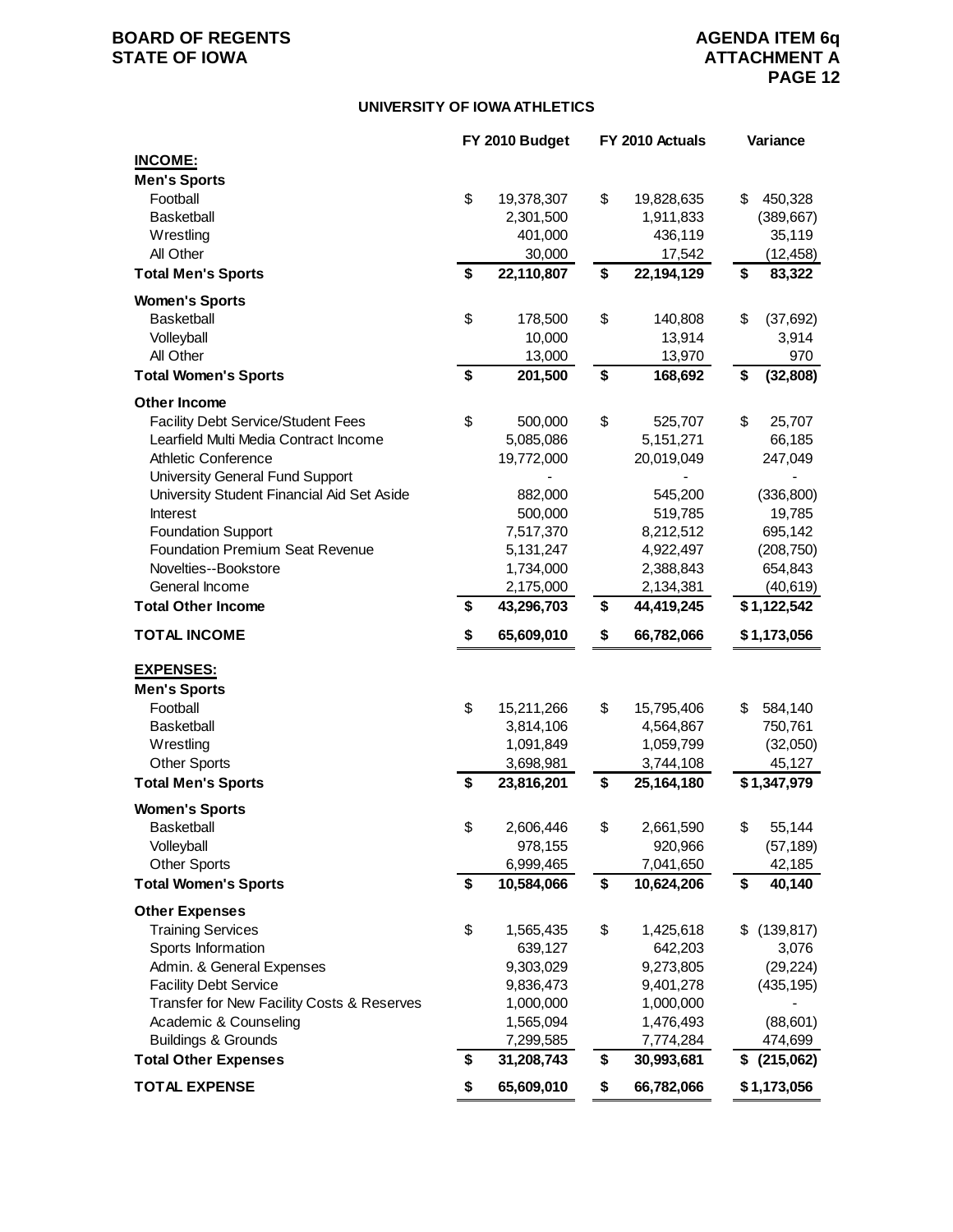The following describes the budget-to-actual revenue and expense variances for SUI Athletics as shown on the previous page.

Revenue Variances

- Football revenue was above budget due to additional revenue from ticket sales, higher settlements from away games, increased parking revenue, and additional handling fee income.
- Men's basketball revenue was below budget from lower than anticipated ticket sales, reduced season ticket prices, and discounted single game tickets.
- The Big Ten Conference sent two football teams to BCS bowls resulting in additional conference revenue.
- Foundation premium seat revenue was less than expected because not all suites and indoor club seats were sold.
- Licensing revenue was greater than projected due to increased novelty and apparel sales tied to the University's Orange Bowl victory.

#### Expense Variances

- Football expenses exceeded the budget due to additional Big Ten settlement expenses linked to home ticket sales.
- Higher than projected men's basketball expenses were attributable to the previous head coach's contractual severance payment.
- The actual maturity schedule for the bonds sold for the Carver-Hawkeye Arena renovation provided for a smaller principal payment in FY 2010 than had been budgeted.
- Higher property insurance premiums caused building and grounds expenses to exceed the budget.

The following provides a 5-year history of actual revenues and expenditures for SUI Athletics.

| University of Iowa Athletics   |                |                 |    |                |    |            |    |            |  |  |  |
|--------------------------------|----------------|-----------------|----|----------------|----|------------|----|------------|--|--|--|
|                                |                | FY 2006-FY 2010 |    |                |    |            |    |            |  |  |  |
|                                | <b>FY 2006</b> | FY 2007         |    | <b>FY 2008</b> |    | FY 2009    |    | FY 2010    |  |  |  |
| Revenues                       |                |                 |    |                |    |            |    |            |  |  |  |
| Sports Income                  | \$20,313,247   | \$22,133,117    | \$ | 20,787,018     | \$ | 22,291,981 | \$ | 22,362,821 |  |  |  |
| Alumni / Foundation /          |                |                 |    |                |    |            |    |            |  |  |  |
| Corp Support / Sponsorship     | 5,950,453      | 11,560,784      |    | 11,955,735     |    | 13,322,998 |    | 13,135,009 |  |  |  |
| Athletic Conference /          |                |                 |    |                |    |            |    |            |  |  |  |
| <b>NCAA Support</b>            | 10,636,553     | 14,037,605      |    | 18,781,140     |    | 19,145,182 |    | 20,019,049 |  |  |  |
| Gen Univ Supp                  | 873,359        | 773,359         |    |                |    |            |    |            |  |  |  |
| <b>Financial Aid Set Aside</b> | 800,000        | 800,000         |    | 800,000        |    | 840,000    |    | 545,200    |  |  |  |
| <b>Student Fees</b>            | 1,495,060      | 1,494,706       |    | 1,487,795      |    | 525,941    |    | 525,707    |  |  |  |
| Other Income                   | 6,467,252      | 9,221,578       |    | 9,359,640      |    | 9,211,456  |    | 10,194,280 |  |  |  |
| Total Income                   | \$46,535,924   | \$60,021,149    | \$ | 63,171,328     | \$ | 65,337,558 | \$ | 66,782,066 |  |  |  |
| Expenses                       |                |                 |    |                |    |            |    |            |  |  |  |
| Men's Sports                   | \$20,134,758   | \$22,161,498    | \$ | 21,897,146     | \$ | 23,757,103 | \$ | 25,164,180 |  |  |  |
| Women's Sports                 | 8,632,747      | 9,353,857       |    | 10,224,129     |    | 10,680,382 |    | 10,624,206 |  |  |  |
| Other Expenses                 | 17,668,420     | 28,505,794      |    | 30,682,753     |    | 30,900,073 |    | 30,993,680 |  |  |  |
| <b>Total Expenses</b>          | \$46,435,925   | \$60,021,149    | \$ | 62,804,028     | \$ | 65,337,558 | \$ | 66,782,066 |  |  |  |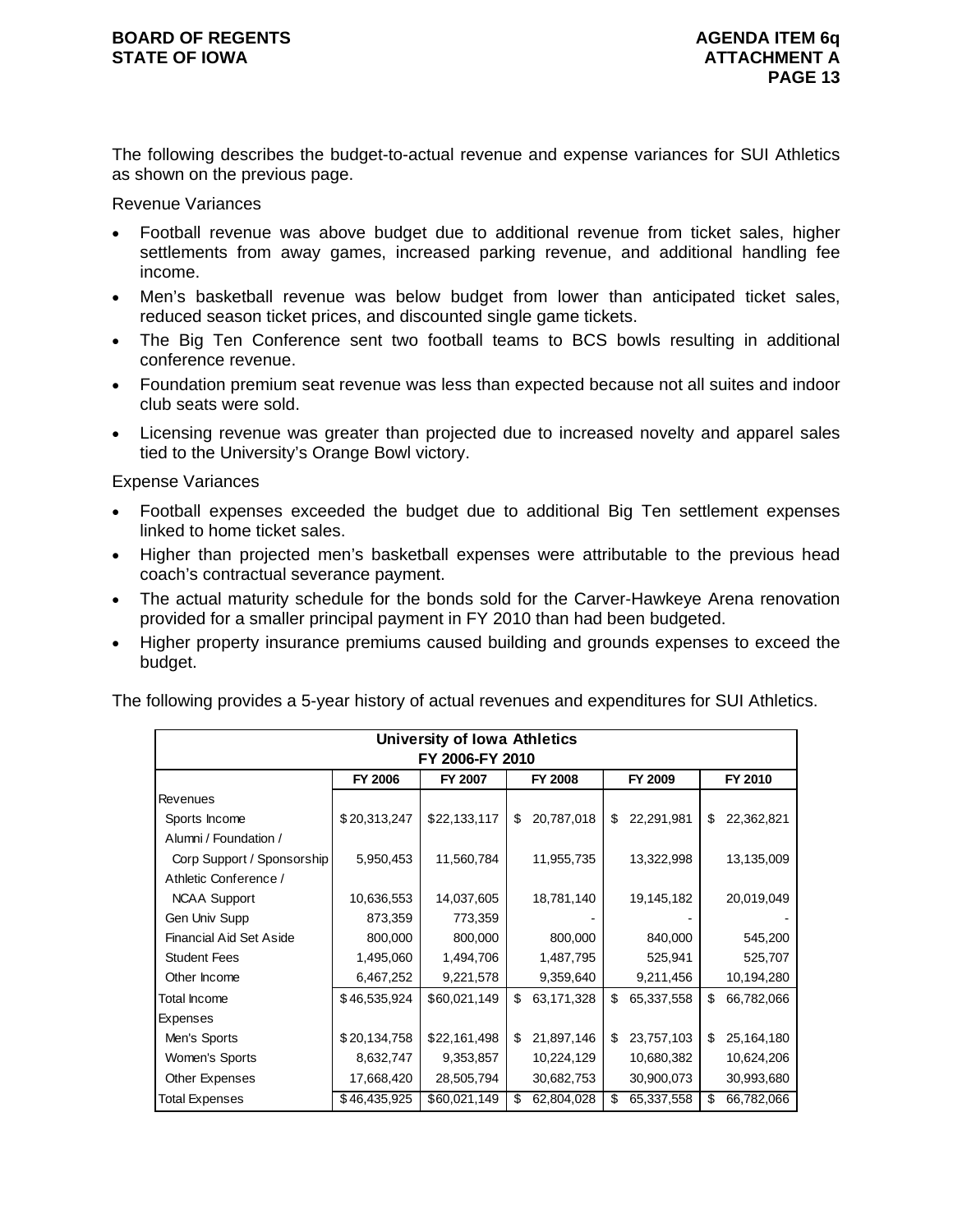# **PAGE 14**

| University of Iowa Residence System - FY 2010 |               |              |                          |         |  |  |  |  |  |  |
|-----------------------------------------------|---------------|--------------|--------------------------|---------|--|--|--|--|--|--|
|                                               | <b>Budget</b> | Actual       | Variance<br>Over/(Under) | Percent |  |  |  |  |  |  |
| Revenues                                      | \$48,116,473  | \$49,470,939 | \$1,354,466              | 102.8%  |  |  |  |  |  |  |
| Expenditures                                  | 35,226,192    | 34,899,205   | (\$326,987)              | 99.1%   |  |  |  |  |  |  |
| Debt Service                                  | 5,003,144     | 5.003.144    |                          | 100.0%  |  |  |  |  |  |  |
| <b>Mandatory Transfers</b>                    | 600.000       | 600.000      |                          | 100.0%  |  |  |  |  |  |  |
| Net Revenues                                  | 7,287,137     | 8.968.590    | \$1,681,453              | 123.1%  |  |  |  |  |  |  |
| Net Revenues as % of Gross Revenue            | 15.1%         | 18.1%        |                          |         |  |  |  |  |  |  |

Revenues from the SUI Residence System were 102.8% of budget. Contract residence hall room and board revenues exceeded the budget due to demand exceeding capacity in the residence halls, resulting in students residing in temporary housing during the fall semester.

Total expenditures were approximately \$327,000 less than budget. Salary expense was less than budget due to numerous vacancies in residence life, custodial operations, general administration, and mandatory unpaid days from AFSCME staff. Food cost increases were lower than had been budgeted. Repairs and maintenance exceeded budgeted amounts due to increases in cost and the volume of repairs during FY 2010.

| University of Iowa - Residence System<br>FY 2006 - FY 2010        |                 |                 |                 |                |                 |  |  |  |  |  |  |
|-------------------------------------------------------------------|-----------------|-----------------|-----------------|----------------|-----------------|--|--|--|--|--|--|
| <b>FY 2006</b><br><b>FY 2008</b><br>FY 2009<br>FY 2007<br>FY 2010 |                 |                 |                 |                |                 |  |  |  |  |  |  |
| <b>Revenues</b>                                                   | \$40,909,930    | \$43,963,474    | \$45,109,482    | \$46,437,517   | \$49,470,939    |  |  |  |  |  |  |
| <b>Expenditures for Operations</b>                                | 29,202,713      | 30,406,591      | 30,870,381      | 34,194,597     | 34,899,205      |  |  |  |  |  |  |
| Debt Service and Mandatory Transfers                              | 6,629,008       | 6,598,195       | 5,568,395       | 5,577,426      | 5,603,144       |  |  |  |  |  |  |
| Net Revenues after Debt Service and<br><b>Mandatory Transfers</b> | 5,078,209<br>\$ | 6,958,688<br>\$ | 8,670,706<br>\$ | 6,665,494<br>S | 8,968,590<br>\$ |  |  |  |  |  |  |
| Net Revenues as % of Gross Revenue                                | 12.4%           | 15.8%           | 19.2%           | 14.4%          | 18.1%           |  |  |  |  |  |  |

The residence system annual report is available in the Board Office and provides information on various aspects of the University of Iowa residence system for FY 2010. The report includes enrollment data, residence hall and apartment utilization, and financial information. The annual report also contains Fall 2010 enrollment and occupancy information. The table below reflects a larger Fall 2010 lower division student enrollment and total student occupancy compared to Fall 2009. The University converted Parklawn Hall back to a residence hall and leased off-campus property to house the increase in lower division students and minimize residents in temporary housing.

| University of Iowa Residence System |                  |                  |        |          |  |  |  |  |  |  |
|-------------------------------------|------------------|------------------|--------|----------|--|--|--|--|--|--|
|                                     | <b>Fall 2009</b> | <b>Fall 2010</b> | Change | % Change |  |  |  |  |  |  |
| <b>Total University Enrollment</b>  | 30,328           | 30,825           | 497    | 1.6%     |  |  |  |  |  |  |
| Low er Division                     | 9,387            | 10.015           | 628    | 6.7%     |  |  |  |  |  |  |
| Low er Div as % of Total            | 31.0%            | 32.5%            |        |          |  |  |  |  |  |  |
| <b>Total Occupancy</b>              | 6.133            | 6.411            | 278    | 4.5%     |  |  |  |  |  |  |
| Occupancy as a                      |                  |                  |        |          |  |  |  |  |  |  |
| % of Enrollment                     | 20.2%            | 20.8%            |        |          |  |  |  |  |  |  |

In June 2010, the Board authorized permission to proceed with planning for the construction of a new residence hall to be located within the west campus residence hall district; the facility will house between 250 and 400 students.

The outstanding revenue bond obligations for the University of Iowa residence system as of June 30, 2010, were \$45,830,000.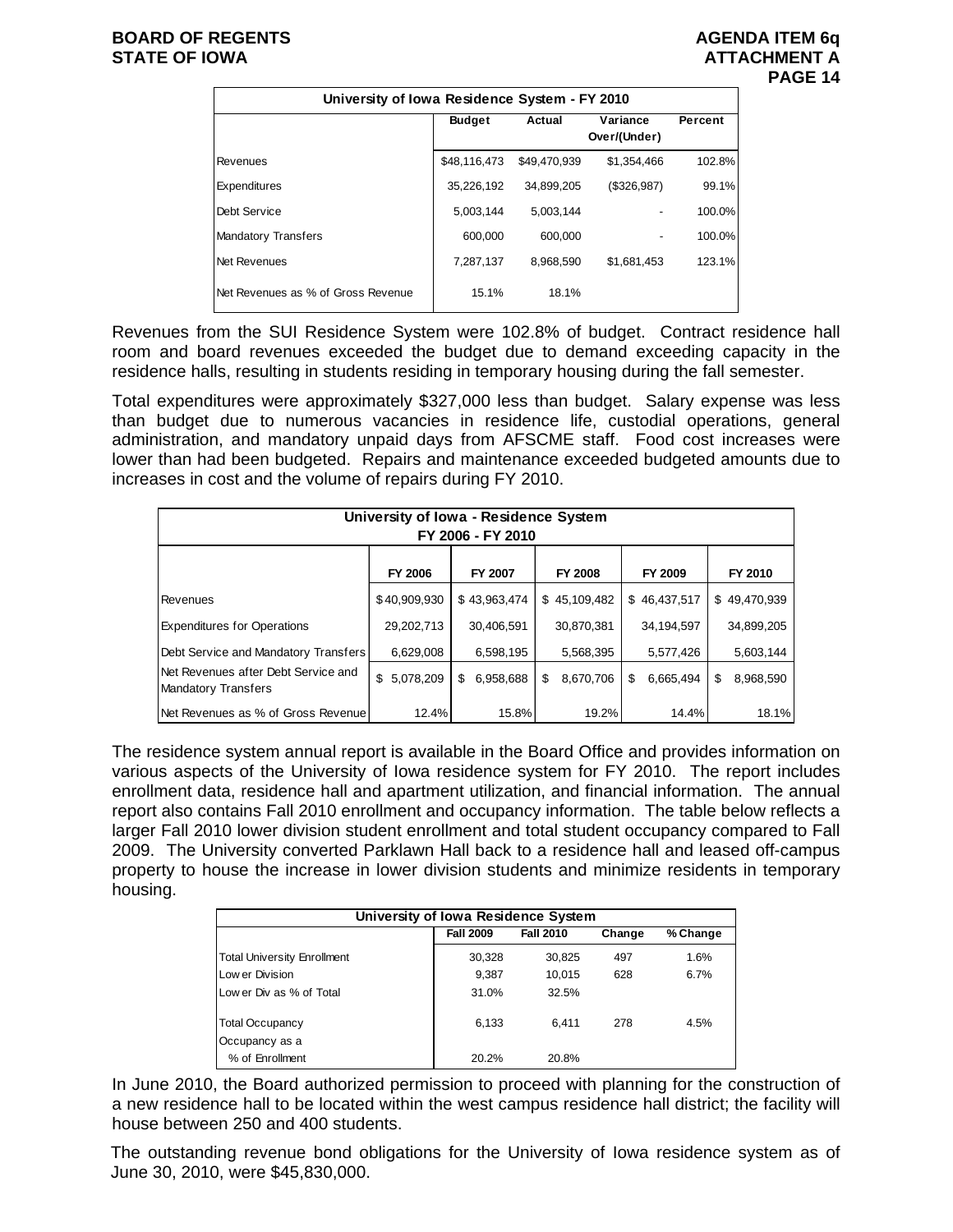#### **Iowa State University**

The budget-to-actual comparison below contains revenue and expenditure data for the general university and all special purpose appropriated units.

| Iowa State University - General Fund<br>FY 2010 |    |                                                  |  |               |                          |                |                                 |  |  |  |  |
|-------------------------------------------------|----|--------------------------------------------------|--|---------------|--------------------------|----------------|---------------------------------|--|--|--|--|
|                                                 |    | <b>Board Approved</b><br><b>Budget</b><br>Actual |  |               | Variance<br>Over/(Under) |                | Actual as % of<br><b>Budget</b> |  |  |  |  |
| <b>REVENUES</b>                                 |    |                                                  |  |               |                          |                |                                 |  |  |  |  |
| <b>APPROPRIATIONS</b>                           |    |                                                  |  |               |                          |                |                                 |  |  |  |  |
| General                                         | \$ | 231,209,458                                      |  | \$231,209,458 | \$                       |                | 100.0%                          |  |  |  |  |
| <b>ARRA-State Stabilization</b>                 |    | 31,595,952                                       |  | 31,595,952    |                          |                | 100.0%                          |  |  |  |  |
| <b>RESOURCES</b>                                |    |                                                  |  |               |                          |                |                                 |  |  |  |  |
| <b>Federal Support</b>                          |    | 12,828,617                                       |  | 12,828,617    |                          |                | 100.0%                          |  |  |  |  |
| <b>Interest</b>                                 |    | 43,000                                           |  | 67.021        |                          | 24,021         | 155.9%                          |  |  |  |  |
| <b>Tuition and Fees</b>                         |    | 234,600,000                                      |  | 233,832,393   |                          | (767, 607)     | 99.7%                           |  |  |  |  |
| <b>Reimbursed Indirect Costs</b>                |    | 19,000,000                                       |  | 18,741,253    |                          | (258, 747)     | 98.6%                           |  |  |  |  |
| Sales and Services                              |    |                                                  |  |               |                          |                |                                 |  |  |  |  |
| Other Income                                    |    | 2,400,000                                        |  | 2,405,535     |                          | 5,535          | 100.2%                          |  |  |  |  |
| <b>TOTAL REVENUES</b>                           | \$ | 531,677,027                                      |  | \$530,680,229 | \$                       | (996, 798)     | 99.8%                           |  |  |  |  |
| <b>EXPENDITURES</b>                             |    |                                                  |  |               |                          |                |                                 |  |  |  |  |
| <b>Salaries</b>                                 | \$ | 364,925,965                                      |  | \$360,260,250 | \$                       | (4,665,715)    | 98.7%                           |  |  |  |  |
| Prof. /Scientific Supplies                      |    | 45,312,184                                       |  | 37,924,392    |                          | (7, 387, 792)  | 83.7%                           |  |  |  |  |
| <b>Library Acquisitions</b>                     |    | 12,200,000                                       |  | 8,901,193     |                          | (3, 298, 807)  | 73.0%                           |  |  |  |  |
| Rentals                                         |    | 1,488,000                                        |  | 1,524,447     |                          | 36,447         | 102.4%                          |  |  |  |  |
| <b>Utilities</b>                                |    | 25,356,000                                       |  | 24,913,351    |                          | (442, 649)     | 98.3%                           |  |  |  |  |
| <b>Building Repairs</b>                         |    | 18,200,000                                       |  | 13,502,270    |                          | (4,697,730)    | 74.2%                           |  |  |  |  |
| Auditor of State                                |    | 500,000                                          |  | 442,769       |                          | (57, 231)      | 88.6%                           |  |  |  |  |
| Equipment                                       |    | 4,490,378                                        |  | 7,779,668     |                          | 3,289,290      | 173.3%                          |  |  |  |  |
| Aid to Individuals                              |    | 59,204,500                                       |  | 57,073,187    |                          | (2, 131, 313)  | 96.4%                           |  |  |  |  |
| <b>TOTAL EXPENDITURES</b>                       | \$ | 531,677,027                                      |  | \$512,321,527 | \$                       | (19, 355, 500) | 96.4%                           |  |  |  |  |

The Board approved revised operating budgets for ISU in April 2010. In addition to reducing state appropriations by a net \$14.1 million, the amended budget increased projected tuition revenue, indirect cost reimbursements, and other income by a combined \$11.5 million. The budget-to-actual comparisons are based on the revised budget.

All revenue streams were comparable to projections, with actual revenues being 0.2% less than the budget.

Expense Variances

- Salary and benefit costs were under budget due to the difficulty in projecting the timing of the impact of the Retirement Incentive Options and the mandated furloughs/unpaid days of staff.
- A significant portion of the supplemental appropriation received late in the fiscal year was budgeted as building repairs but was expended as equipment for faculty start-up packages. This caused building repairs to be under budget and equipment to exceed the budget.
- While costs for professional/scientific supplies and services were under budget, actual expenditures were consistent with prior years.
- Library acquisitions were under budget in FY 2010 but were over budget by a similar percentage in FY 2009 due to the early payment of standing contracts at the end of FY 2009.
- Student aid was 1.9% higher than the original budget but was lower than the revised budget due to the timing of summer session aid. Tuition set-aside for financial aid was 24% of gross tuition revenues.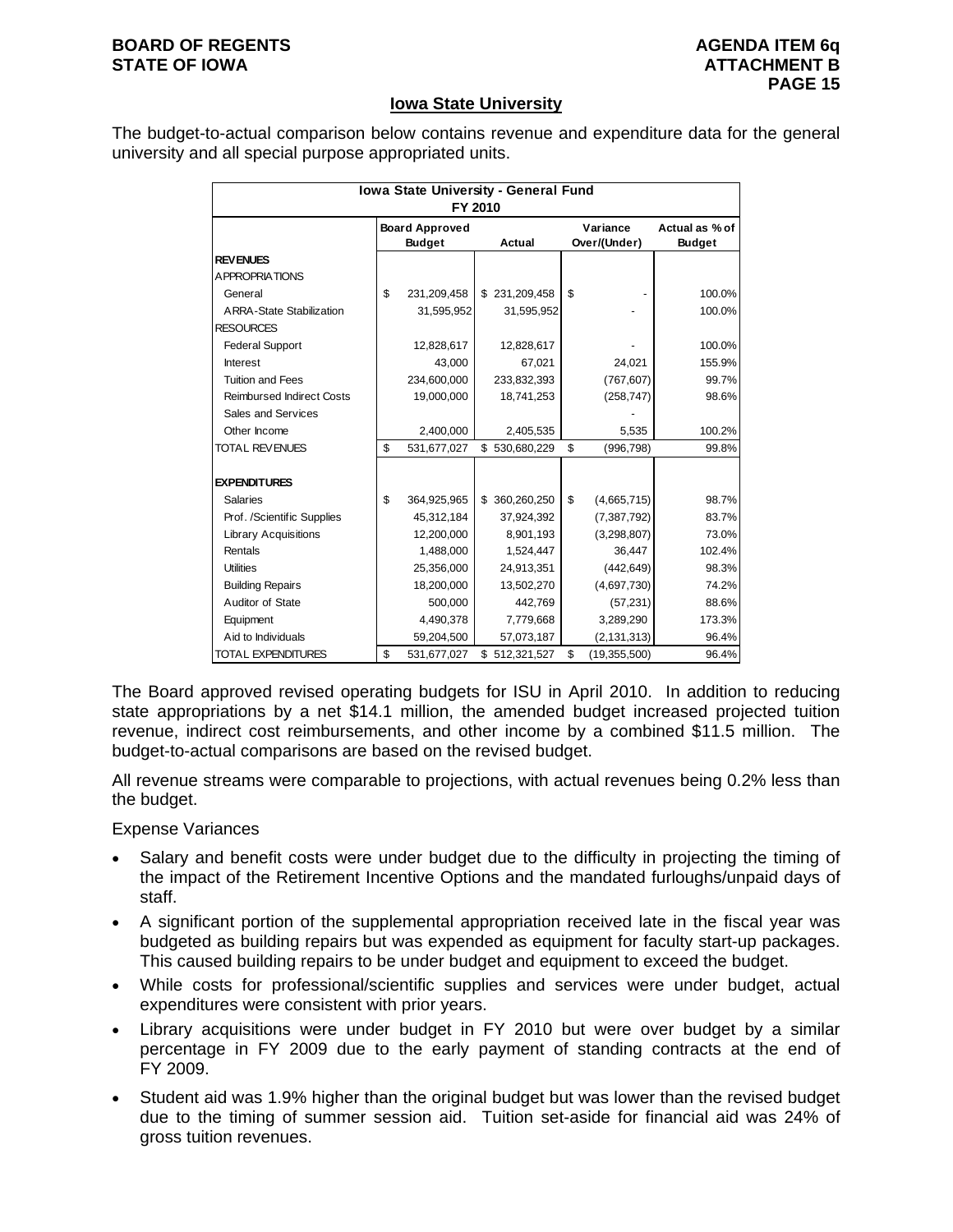Actual revenues exceeded expenditures in FY 2010 resulting in advance commitment funds available for use in subsequent years. The ability to utilize these funds has been crucial to establishing and successfully implementing ISU's resource management model. Individual colleges and other budget units plan to use these funds for faculty retention and recruitment, equipment, facility renovation, programmatic initiatives, and to manage fluctuations in revenues.

The University utilized \$31.6 million of ARRA funding to protect educational programs and jobs while transitioning to reduced state funding levels. ARRA funds extended programs and provided classroom and technology upgrades, research equipment, faculty start-ups, student support, library acquisitions, and in a few circumstances, were used to develop new revenue sources for the following fiscal year. Salaries and benefit costs for positions that would not be continuing comprised the largest portion (75%) of the ARRA expenditures.

The following provides a consolidated five-year history of actual revenues and expenditures from the general university and all special purpose units.

| Iowa State University - General Fund<br>FY 2006 - FY 2010 |               |               |               |               |               |  |  |  |  |  |  |
|-----------------------------------------------------------|---------------|---------------|---------------|---------------|---------------|--|--|--|--|--|--|
|                                                           | FY 2006       | FY 2007       | FY 2008       | FY 2009       | FY 2010       |  |  |  |  |  |  |
| <b>REVENUES</b>                                           |               |               |               |               |               |  |  |  |  |  |  |
| <b>APPROPRIATIONS</b>                                     |               |               |               |               |               |  |  |  |  |  |  |
| <b>General Appropriations</b>                             | \$236,683,979 | \$242,163,980 | \$267,358,107 | \$276,483,151 | \$231,209,458 |  |  |  |  |  |  |
| <b>ARRA-State Stabilization</b>                           |               |               |               |               | 31,595,952    |  |  |  |  |  |  |
| <b>RESOURCES</b>                                          |               |               |               |               |               |  |  |  |  |  |  |
| <b>Federal Support</b>                                    | 12,925,373    | 12,925,373    | 12,828,617    | 12,828,617    | 12,828,617    |  |  |  |  |  |  |
| <b>Interest</b>                                           | 1,245,510     | 1,841,285     | 2,056,558     | 1,301,018     | 67,021        |  |  |  |  |  |  |
| <b>Tuition and Fees</b>                                   | 167,936,304   | 178,480,410   | 191,094,747   | 211,130,075   | 233,832,393   |  |  |  |  |  |  |
| <b>Reimbursed Indirect Costs</b>                          | 17,879,167    | 17,060,230    | 18,174,171    | 16,804,534    | 18,741,253    |  |  |  |  |  |  |
| Sales and Services                                        |               |               |               |               |               |  |  |  |  |  |  |
| Other Income                                              | 1,522,180     | 1,648,738     | 1,656,972     | 2,239,390     | 2,405,535     |  |  |  |  |  |  |
| <b>TOTAL REVENUES</b>                                     | \$438,192,513 | \$454,120,016 | \$493,169,172 | \$520,786,785 | \$530,680,229 |  |  |  |  |  |  |
| <b>EXPENDITURES</b>                                       |               |               |               |               |               |  |  |  |  |  |  |
| <b>Salaries</b>                                           | \$323,038,030 | \$331,956,332 | \$346,245,077 | \$369,387,807 | \$360,260,250 |  |  |  |  |  |  |
| Prof. /Scientific Supplies                                | 31,105,568    | 31,822,892    | 34,426,124    | 40,857,434    | 37,924,392    |  |  |  |  |  |  |
| <b>Library Acquisitions</b>                               | 8,902,407     | 9,517,527     | 9,397,518     | 12,493,675    | 8,901,193     |  |  |  |  |  |  |
| Rentals                                                   | 1,071,854     | 1,116,240     | 1,353,289     | 1,649,521     | 1,524,447     |  |  |  |  |  |  |
| <b>Utilities</b>                                          | 23,054,938    | 23,090,653    | 24,824,022    | 23,496,951    | 24,913,351    |  |  |  |  |  |  |
| <b>Building Repairs</b>                                   | 6,856,867     | 4,071,010     | 13,710,926    | 14,347,995    | 13,502,270    |  |  |  |  |  |  |
| Auditor of State                                          | 388,488       | 390,847       | 426,040       | 469,224       | 442,769       |  |  |  |  |  |  |
| Equipment                                                 | 4,237,968     | 2,056,206     | 5,141,081     | 3,512,242     | 7,779,668     |  |  |  |  |  |  |
| Aid to Individuals                                        | 39,541,865    | 41,765,050    | 47,099,253    | 53,769,249    | 57,073,187    |  |  |  |  |  |  |
| <b>TOTAL EXPENDITURES</b>                                 | \$438,197,985 | \$445,786,757 | \$482,623,330 | \$519,984,098 | \$512,321,527 |  |  |  |  |  |  |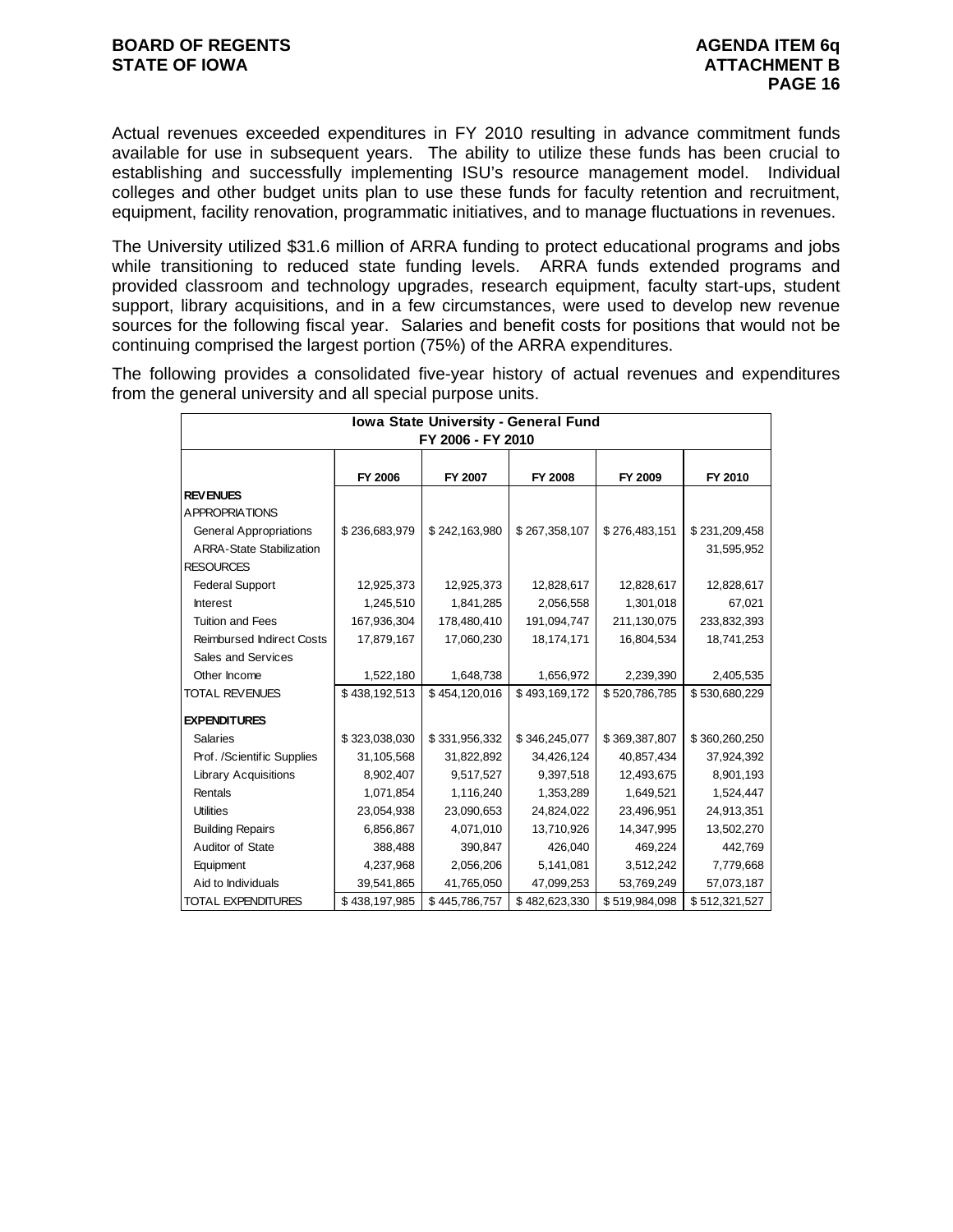### **BOARD OF REGENTS**<br> **BOARD OF REGENTS**<br> **BOARD OF IOWA**<br> **ATTACHMENT B**

### **ATTACHMENT B PAGE 17**

#### **IOWA STATE UNIVERSITY ATHLETICS**

| <b>INCOME</b>                     | FY 2010 Budget          | FY 2010 Actuals         | Variance                 |
|-----------------------------------|-------------------------|-------------------------|--------------------------|
| Sports:                           |                         |                         |                          |
| Football                          | \$<br>8,993,710         | \$<br>8,178,339         | \$<br>(815, 371)         |
| Men's Basketball                  | 2,402,281               | 2,418,970               | 16,689                   |
| Women's Basketball                | 565,204                 | 548,337                 | (16, 867)                |
| Wrestling                         | 160,000                 | 158,822                 | (1, 178)                 |
| <b>Other Sports</b>               | 173,174                 | 206,489                 | 33,315                   |
| <b>Subtotal</b>                   | \$<br>12,294,369        | \$<br>11,510,957        | \$<br>(783, 412)         |
| <b>Other Income</b>               |                         |                         |                          |
| <b>Big Twelve Conference/NCAA</b> | \$<br>9,310,812         | \$<br>9,837,475         | \$<br>526,663            |
| Post-Season Revenue               | 1,465,208               | 1,674,030               | 208,822                  |
| Fundraising                       | 9,269,701               | 6,985,333               | (2, 284, 368)            |
| Multi-Media Rights                | 2,733,000               | 2,623,413               | (109, 587)               |
| <b>University Support</b>         | 2,113,607               | 1,612,923               | (500, 684)               |
| <b>Student Fees</b>               | 1,562,939               | 1,182,648               | (380, 291)               |
| <b>Game Guarantees</b>            | 975,000                 | 1,128,550               | 153,550                  |
| <b>Auxillary Revenue</b>          | 1,096,518               | 1,222,580               | 126,062                  |
| Investment Income                 | 110,000                 | 172,719                 | 62,719                   |
| <b>ISU Licensing</b>              | 280,000                 | 314,873                 | 34,873                   |
| <b>Facility Management Fee</b>    | 500,000                 | 500,000                 |                          |
| Other Revenue                     | 1,111,709               | 1,521,720               | 410,011                  |
| <b>Subtotal</b>                   | \$<br>30,528,494        | \$<br>28,776,264        | \$ (1,752,230)           |
| <b>TOTAL INCOME</b>               | \$<br>42,822,863        | \$<br>40,287,221        | <u>\$(2,535,642)</u>     |
| <b>EXPENSES</b>                   |                         |                         |                          |
| <b>Sports Operations</b>          |                         |                         |                          |
| Football                          | \$<br>2,791,446         | \$<br>2,686,440         | \$<br>(105,006)          |
| Men's Basketball                  | 1,296,973               | 1,129,231               | (167, 742)               |
| Women's Basketball                | 614,000                 | 606,783                 | (7, 217)                 |
| Wrestling                         | 156,582                 | 153,115                 | (3, 467)                 |
| <b>Other Sports</b>               | 1,482,251               | 1,539,984               | 57,733                   |
| <b>Subtotal</b>                   | \$<br>6,341,252         | \$<br>6,115,553         | \$<br>(225, 699)         |
| <b>NonSports Operations:</b>      |                         |                         |                          |
| Facilities & Events               | \$                      | \$                      | \$                       |
|                                   | 4,038,971               | 3,724,073               | (314, 898)<br>(250, 347) |
| Big 12 Expenses<br>Training       | 1,287,500<br>209,219    | 1,037,153<br>224,214    | 14,995                   |
| Academic Services                 | 169,190                 | 179,761                 | 10,571                   |
| Administration                    | 416,495                 | 483,857                 | 67,362                   |
| <b>Ticket Operations</b>          | 577,892                 | 692,715                 | 114,823                  |
| Marketing                         | 276,563                 | 269,187                 | (7, 376)                 |
| Medical                           | 398,268                 | 508,907                 | 110,639                  |
| Other                             | 1,068,392               | 1,157,493               | 89,101                   |
| <b>Subtotal</b>                   | \$<br>8,442,490         | \$<br>8,277,360         | \$<br>(165, 130)         |
|                                   |                         |                         |                          |
| Scholarships<br>Salaries          | 6,687,450<br>14,976,888 | 5,940,717<br>14,381,894 | (746, 733)<br>(594, 994) |
| Postseason                        | 1,837,110               | 1,774,085               | (63,025)                 |
| Projects                          | 330,000                 | 219,186                 | (110, 814)               |
| <b>Debt Service</b>               | 3,545,007               | 2,824,276               | (720, 731)               |
| Coaching Change                   | 449,596                 | 550,942                 | 101,346                  |
| Contingency                       | 200,000                 |                         | (200,000)                |
|                                   |                         |                         |                          |
| <b>TOTAL EXPENSE</b>              | \$<br>42,809,793        | \$<br>40,084,013        | \$ (2,525,780)           |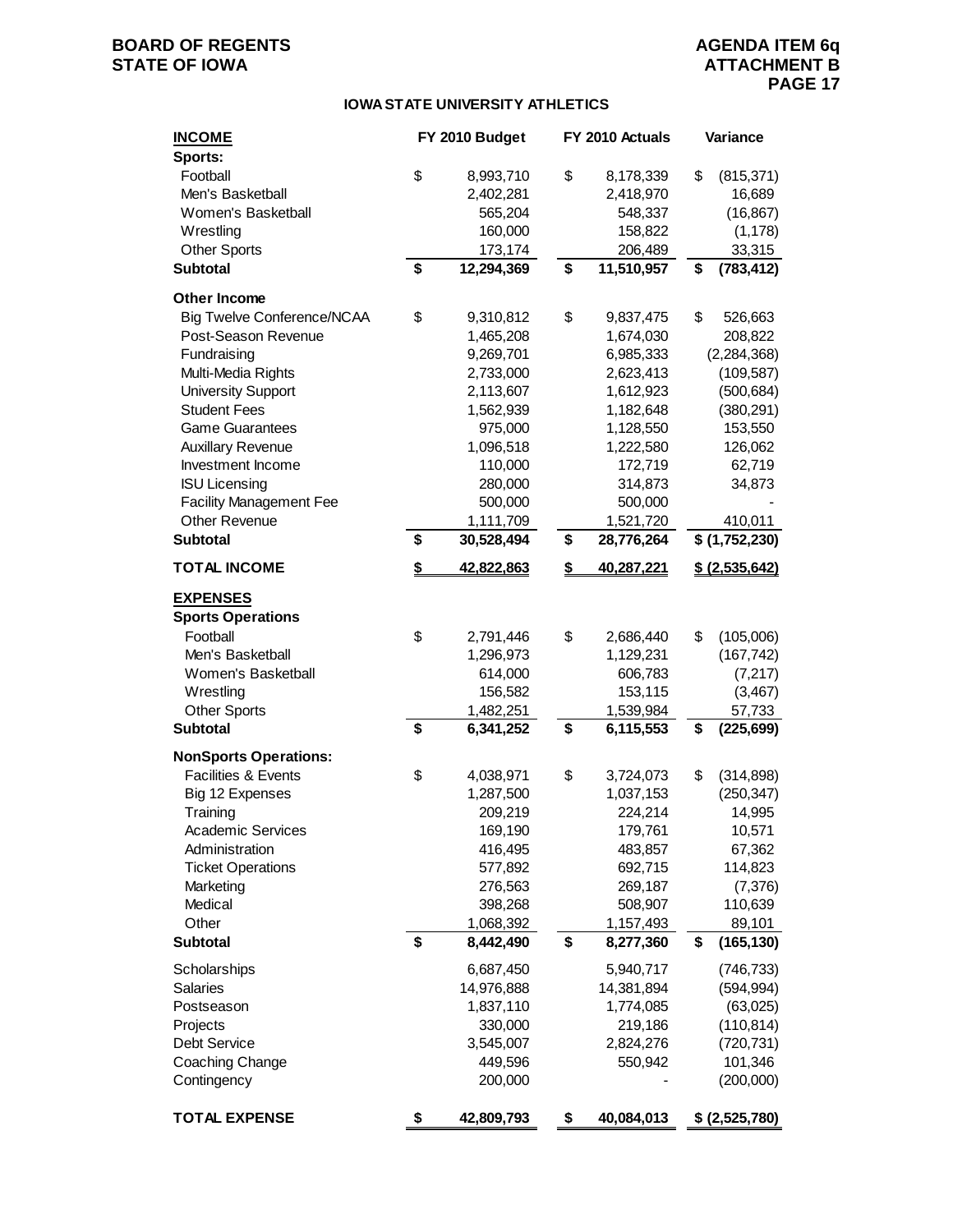The following describes the budget-to-actual revenue and expense variances for ISU Athletics as shown on the previous page.

Revenue Variances

- The Department estimates the recessionary economy contributed to lower than projected football ticket sales.
- Foundation/Fundraising support for athletics was less than the budget due to reduced support levels needed from the Cyclone Club.
- Additional television appearances resulted in a positive budget variance in conference/NCAA revenues.
- University support for athletics was reduced resulting from the recent Board initiative to minimize/eliminate general fund support for athletics.
- Other revenue exceeded the budget primarily from ticket service charges from concerts hosted at Hilton Coliseum and the bowl game.

Expense Variances

- Sports Operations identified cost savings opportunities resulting in expenses being less than the budget.
- Facilities and event costs were under budget due to implemented cost saving measures from Athletics' management of Hilton Coliseum.
- The Big 12 Conference implemented operational cost saving measures which reduced their assessment to ISU Athletics.
- Ticket operations exceeded the budget due to increased volumes of processed transactions.
- Fewer scholarships were awarded primarily due to a change in the football coaching staff.
- Salary and benefit savings resulted from mandatory unpaid days for staff and temporary reductions in retirement contributions.
- Debt service was less than the budget due to the timing of completion and initial debt payments for significant facility construction and renovation, and payment of debt from sources other than Athletics' operations (i.e. donor funding).

The following provides a five-year summary of ISU Athletics' revenues and expenditures.

|                                                        | <b>Iowa State University Athletics</b> |                 |                 |                 |                 |  |  |  |  |  |  |  |
|--------------------------------------------------------|----------------------------------------|-----------------|-----------------|-----------------|-----------------|--|--|--|--|--|--|--|
| FY 2006-FY 2010                                        |                                        |                 |                 |                 |                 |  |  |  |  |  |  |  |
| FY 2006<br>*FY 2007<br>FY 2008<br>FY 2010<br>**FY 2009 |                                        |                 |                 |                 |                 |  |  |  |  |  |  |  |
| Revenues                                               |                                        |                 |                 |                 |                 |  |  |  |  |  |  |  |
| Sports Income                                          | \$10,236,527                           | 7,066,196<br>\$ | \$13,320,217    | \$11,846,824    | \$11,510,957    |  |  |  |  |  |  |  |
| Alumni / Foundation /                                  |                                        |                 |                 |                 |                 |  |  |  |  |  |  |  |
| Corp Support / Sponsorship                             | 5,712,712                              | 7,859,043       | 6,844,118       | 8,819,526       | 9,608,746       |  |  |  |  |  |  |  |
| Athletic Conference /                                  |                                        |                 |                 |                 |                 |  |  |  |  |  |  |  |
| <b>NCAA Support</b>                                    | 9,315,157                              | 8,222,366       | 8,819,450       | 10,428,104      | 11,511,505      |  |  |  |  |  |  |  |
| <b>General University Support</b>                      | 2,824,102                              | 2,914,240       | 2,953,733       | 3,604,793       | 1,612,923       |  |  |  |  |  |  |  |
| <b>Student Fees</b>                                    | 1,089,160                              | 1,072,333       | 1,098,035       | 1,197,018       | 1,182,648       |  |  |  |  |  |  |  |
| Other Income                                           | 2,141,134                              | 2,243,709       | 2,509,827       | 3,838,522       | 4,860,442       |  |  |  |  |  |  |  |
| <b>Total Revenues</b>                                  | \$31,318,792                           | \$29,377,887    | \$35,545,380    | \$39,734,787    | \$40,287,221    |  |  |  |  |  |  |  |
| Expenses                                               |                                        |                 |                 |                 |                 |  |  |  |  |  |  |  |
| <b>Sports Operations</b>                               | 4,341,045<br>\$                        | 5,723,157<br>\$ | 5,731,702<br>\$ | \$<br>6,393,368 | 6,115,553<br>\$ |  |  |  |  |  |  |  |
| Non-Sport Operations                                   | 6,516,425                              | 7,302,907       | 7,147,722       | 7,971,943       | 8,277,360       |  |  |  |  |  |  |  |
| Scholarships                                           | 5,009,637                              | 5,256,097       | 5,404,874       | 6,045,549       | 5,940,717       |  |  |  |  |  |  |  |
| Other Expenses                                         | 15,451,685                             | 15,949,271      | 17,169,873      | 19,298,151      | 19,750,383      |  |  |  |  |  |  |  |
| <b>Total Expenses</b>                                  | \$31,318,792                           | \$34,231,432    | \$35,454,171    | \$39,709,011    | \$40,084,013    |  |  |  |  |  |  |  |

\*Accounting change to accrual basis in FY 2008 negatively impacted FY 2007 revenues

\*\*Athletics assumed management of Hilton Coliseum beginning in FY 2009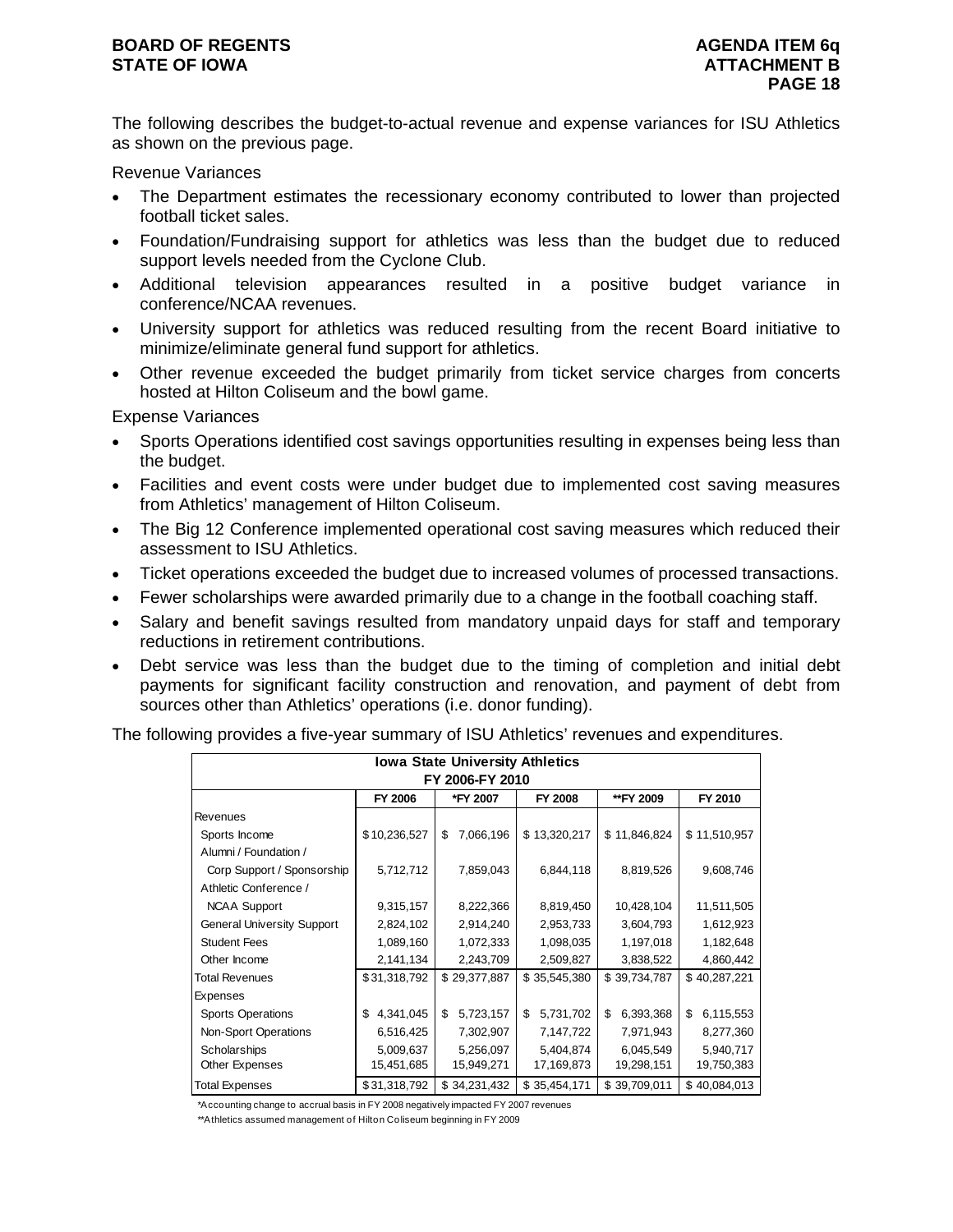| Iowa State University Residence System - FY 2010 |               |              |                          |         |  |  |  |  |  |  |
|--------------------------------------------------|---------------|--------------|--------------------------|---------|--|--|--|--|--|--|
|                                                  | <b>Budget</b> | Actual       | Variance<br>Over/(Under) | Percent |  |  |  |  |  |  |
| Revenues                                         | \$71,418,261  | \$72.795.895 | \$1,377,634              | 101.9%  |  |  |  |  |  |  |
| Expenditures                                     | 54.393.593    | 49.968.320   | (\$4,425,273)            | 91.9%   |  |  |  |  |  |  |
| Debt Service                                     | 10,879,832    | 10.761.339   | (118, 493.00)            | 98.9%   |  |  |  |  |  |  |
| Mandatory Transfers                              | 500.000       | 500,000      |                          | 100.0%  |  |  |  |  |  |  |
| Net Revenues                                     | 5,644,836     | 11.566.236   | \$5,921,400              | 204.9%  |  |  |  |  |  |  |
| Net Revenues as % of Gross Revenue               | 7.9%          | 15.9%        |                          |         |  |  |  |  |  |  |

ISU residence system revenues exceeded the budget by \$1.4 million primarily due to higher room and board contract revenue from increased occupancy in the residence halls. The increase in contract revenue was partially offset by decreased sales at ISU Dining's catering locations as a result of the poor economy.

Expenditures were \$4.4 million under budget due to reduced salary and benefit reduction programs for all employee groups implemented during FY 2010, ISU Dining's continued efforts to reduce food costs, and lower than projected utility costs.

| Iowa State University - Residence System<br>FY 2006 - FY 2010                   |                  |                 |                 |              |              |  |  |  |  |  |  |
|---------------------------------------------------------------------------------|------------------|-----------------|-----------------|--------------|--------------|--|--|--|--|--|--|
| <b>FY 2006</b><br><b>FY 2007</b><br><b>FY 2008</b><br><b>FY 2009</b><br>FY 2010 |                  |                 |                 |              |              |  |  |  |  |  |  |
| Revenues                                                                        | \$58,976,419     | \$63,482,698    | \$66,178,786    | \$71,884,662 | \$72,795,895 |  |  |  |  |  |  |
| <b>Expenditures for Operations</b>                                              | 40,860,285       | 44,148,586      | 46,094,142      | 49,721,330   | 49,968,320   |  |  |  |  |  |  |
| Debt Service and Mandatory Transfers                                            | 10,479,162       | 10,497,894      | 10,768,360      | 11,166,307   | 11,261,339   |  |  |  |  |  |  |
| Net Revenues after Debt Service and<br>Mandatory Transfers                      | 7,636,972<br>\$. | 8,836,218<br>\$ | \$<br>9,316,284 | \$10,997,025 | \$11,566,236 |  |  |  |  |  |  |
| Net Revenues as % of Gross Revenue                                              | 12.9%            | 13.9%           | 14.1%           | 15.3%        | 15.9%        |  |  |  |  |  |  |

The residence system annual report is available in the Board Office and provides information on various aspects of Iowa State University's residence system for FY 2010 including enrollment data, residence hall and apartment utilization, and financial information. The annual report also contains Fall 2010 enrollment and occupancy information. Fall 2010 total occupancy reflects an increase of approximately 300 students (3.3%) when compared to Fall 2009.

| <b>Iowa State University Residence System</b> |                  |           |        |          |  |  |  |  |  |  |
|-----------------------------------------------|------------------|-----------|--------|----------|--|--|--|--|--|--|
|                                               | <b>Fall 2009</b> | Fall 2010 | Change | % Change |  |  |  |  |  |  |
| <b>Total University Enrollment</b>            | 27.945           | 28,682    | 737    | 2.6%     |  |  |  |  |  |  |
| Low er Division                               | 10,351           | 10.441    | 90     | 0.9%     |  |  |  |  |  |  |
| Low er Div as % of Total                      | 37.0%            | 36.4%     |        |          |  |  |  |  |  |  |
| <b>Total Occupancy</b>                        | 9.106            | 9.403     | 297    | 3.3%     |  |  |  |  |  |  |
| Total Occupancy % of Enrollment               | 32.6%            | 32.8%     |        |          |  |  |  |  |  |  |

The outstanding revenue bond obligations for Iowa State University residence system as of June 30, 2010, were \$123,910,000.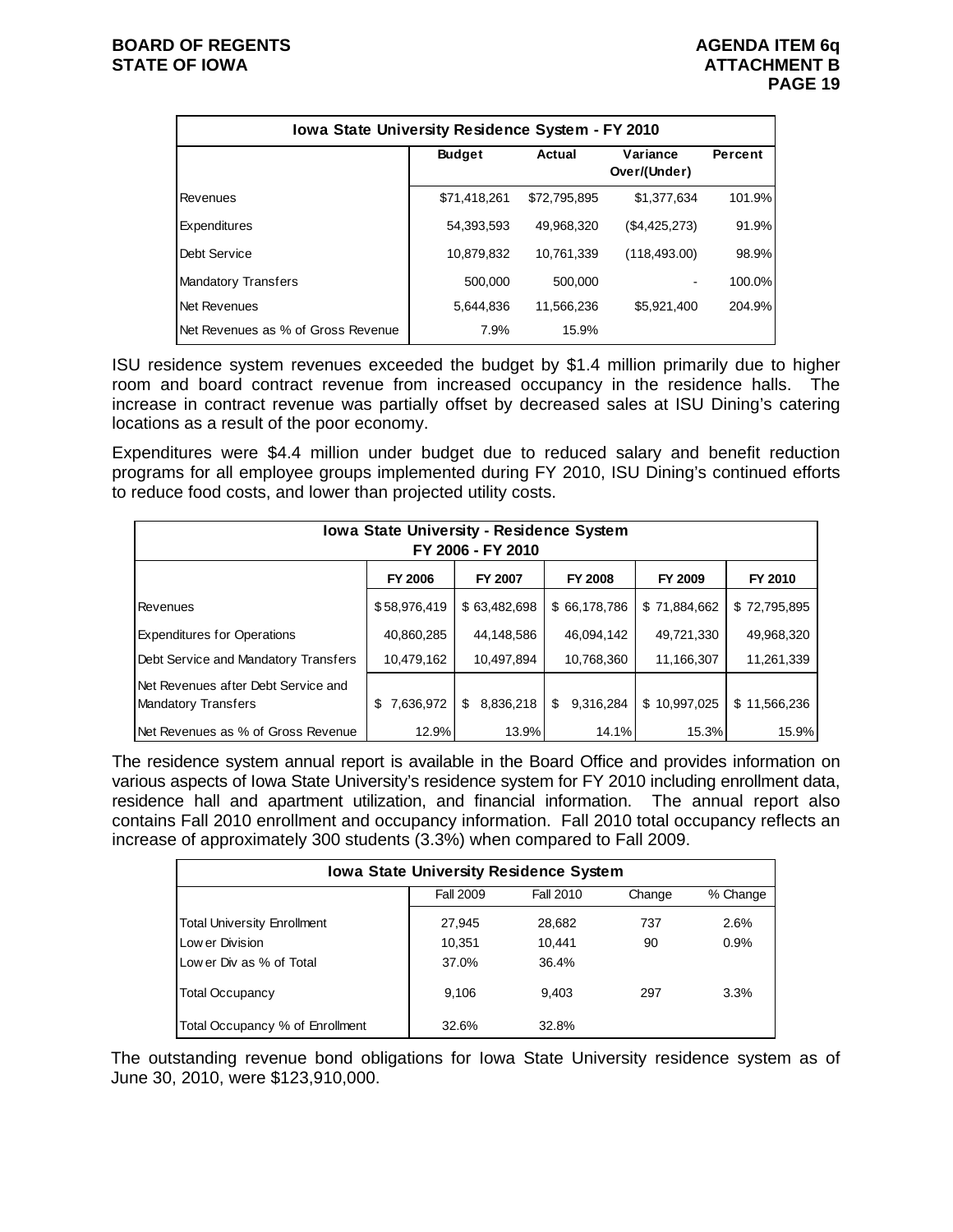#### **University of Northern Iowa**

The following compares the FY 2010 general fund approved budget with the actual revenue and expenditure transactions for all appropriated units.

| University of Northern Iowa - General Fund<br>FY 2010 |    |                                                         |    |               |    |                          |                                 |  |  |
|-------------------------------------------------------|----|---------------------------------------------------------|----|---------------|----|--------------------------|---------------------------------|--|--|
|                                                       |    | <b>Board Approved</b><br><b>Budget</b><br><b>Actual</b> |    |               |    | Variance<br>Over/(Under) | Actual as % of<br><b>Budget</b> |  |  |
| <b>REVENUES</b>                                       |    |                                                         |    |               |    |                          |                                 |  |  |
| <b>APPROPRIATIONS</b>                                 |    |                                                         |    |               |    |                          |                                 |  |  |
| General                                               | \$ | 84,463,016                                              | \$ | 84,463,016    | \$ |                          | 100.0%                          |  |  |
| <b>ARRA-State Stabilization</b>                       |    | 12,376,464                                              |    | 12,376,464    |    |                          | 100.0%                          |  |  |
| <b>RESOURCES</b>                                      |    |                                                         |    |               |    |                          |                                 |  |  |
| <b>Interest</b>                                       |    | 618,000                                                 |    | 814,277       |    | 196,277                  | 131.8%                          |  |  |
| <b>Tuition and Fees</b>                               |    | 71,390,000                                              |    | 71,394,270    |    | 4,270                    | 100.0%                          |  |  |
| <b>Reimbursed Indirect Costs</b>                      |    | 2,216,649                                               |    | 2,391,577     |    | 174,928                  | 107.9%                          |  |  |
| Sales and Services                                    |    | 520,000                                                 |    | 497,309       |    | (22,691)                 | 95.6%                           |  |  |
| Other Income                                          |    | 4,957,121                                               |    |               |    | (4,957,121)              | 0.0%                            |  |  |
| <b>TOTAL REVENUES</b>                                 | \$ | 176,541,250                                             |    | \$171,936,913 | \$ | (4,604,337)              | 97.4%                           |  |  |
| <b>EXPENDITURES</b>                                   |    |                                                         |    |               |    |                          |                                 |  |  |
| <b>Salaries</b>                                       | \$ | 126,915,603                                             |    | \$122,128,989 | \$ | (4,786,614)              | 96.2%                           |  |  |
| Prof. /Scientific Supplies                            |    | 24,302,788                                              |    | 18,550,815    |    | (5,751,973)              | 76.3%                           |  |  |
| <b>Library Acquisitions</b>                           |    | 1,975,513                                               |    | 2,058,168     |    | 82,655                   | 104.2%                          |  |  |
| Rentals                                               |    | 886,367                                                 |    | 895,437       |    | 9,070                    | 101.0%                          |  |  |
| <b>Utilities</b>                                      |    | 6,122,700                                               |    | 5,260,673     |    | (862,027)                | 85.9%                           |  |  |
| <b>Building Repairs</b>                               |    | 2,434,703                                               |    | 3,085,584     |    | 650,881                  | 126.7%                          |  |  |
| Auditor of State                                      |    | 275,000                                                 |    | 222,355       |    | (52, 645)                | 80.9%                           |  |  |
| Equipment                                             |    | 250,077                                                 |    | 1,788,791     |    | 1,538,714                | 715.3%                          |  |  |
| Aid to Individuals                                    |    | 13,378,499                                              |    | 13,719,529    |    | 341,030                  | 102.5%                          |  |  |
| <b>TOTAL EXPENDITURES</b>                             | \$ | 176,541,250                                             |    | \$167,710,341 | \$ | (8,830,909)              | 95.0%                           |  |  |

The Board approved revised operating budgets for UNI in April 2010. In addition to reducing state appropriations by a net \$3.9 million, the amended budget increased projected tuition revenues, indirect cost recoveries, and interest income by a combined \$2.9 million. The budget revision also included \$4.9 million in advanced commitment funds budgeted in other income. The budget-to-actual comparisons are based on the revised budget.

Revenue Variances

- Investment income exceeded the budget because of unrealized gains in fixed income securities during the fourth quarter of the fiscal year.
- Indirect cost recoveries exceeded the budget due an increase in grant activity.
- The revised budget included \$4.9 million in other income consisting of advanced commitment revenues earned and reported in prior years. The funds were dedicated to student financial aid, academic support, biology lab remodel, Professional Development School support, storm damage repairs, utility/sustainability projects, project matching, building repair projects, and marketing activities.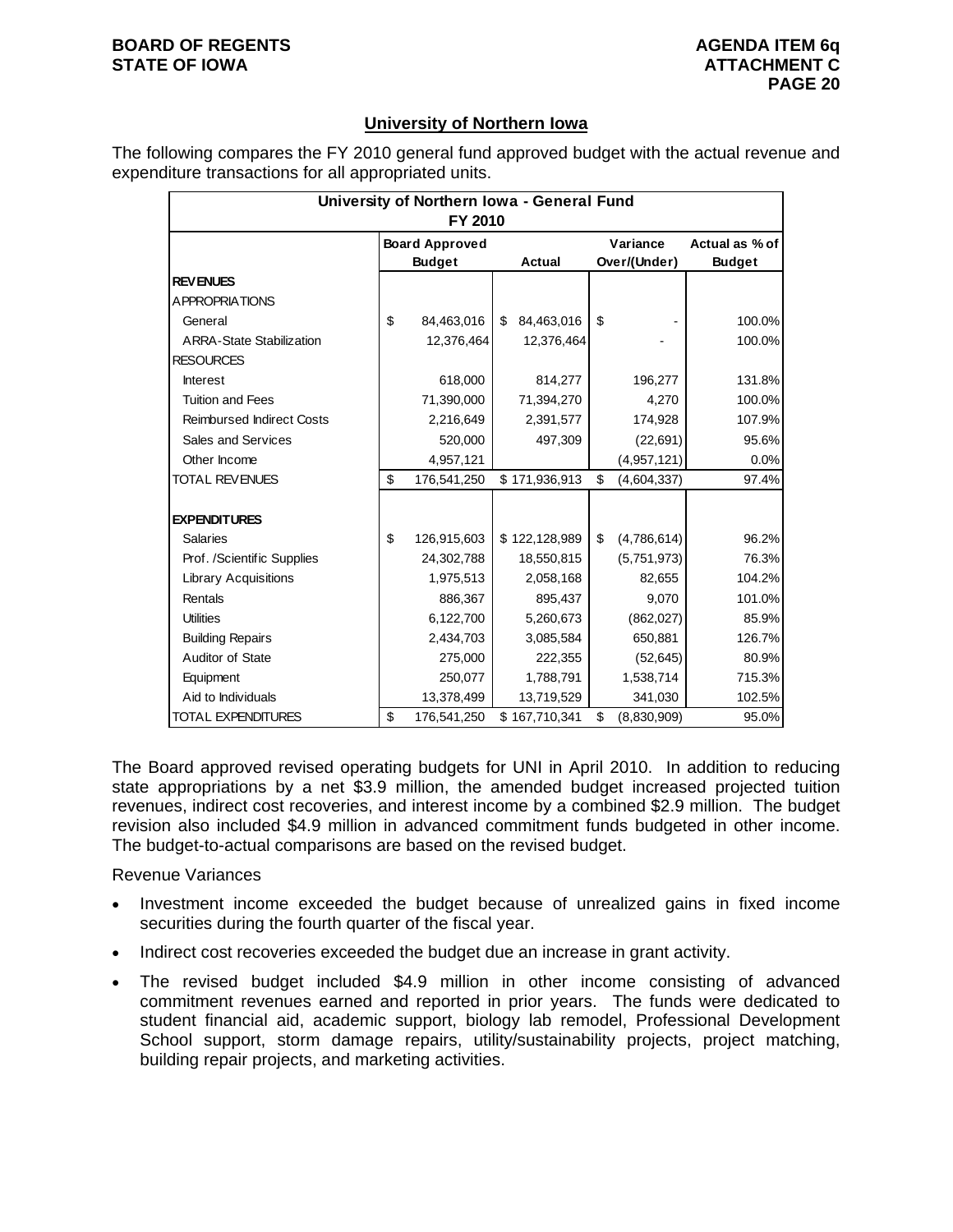Expense Variances

- Salary costs were under budget due to unfilled positions from retirements and the delay in filling vacant positions during uncertain fiscal times.
- Major equipment purchases late in the fiscal year caused actual expenses to exceed the budget. The purchases included instruments for the School of Music, lab equipment, maintenance and grounds equipment, and technological improvements for classrooms.
- Utility costs were less than projected due to reduced usage of purchased electricity, lower than expected natural gas prices, and the implementation of numerous energy conservation practices.
- Tuition set-aside for financial aid exceeded the budget and was 19% of gross tuition revenues.

Actual revenues exceeded expenditures in FY 2010; the resulting advance commitment funds are targeted for internal bridge funding for FY 2011 when ARRA funds are not available and will provide for adjunct faculty, instructional room upgrades, scholarships, sustainability initiatives, marketing and public relations initiatives, and building repair projects.

ARRA-State Fiscal Stabilization Funds of \$12.4 million facilitated a strategic approach to addressing FY 2010 funding challenges. The University funded 28 projects that met ARRA criteria in addition to university goals and objectives. The one-time monies were directed toward saving staff positions during FY 2010, funding adjunct faculty, providing financial support to the professional development school at the Department of Education, technology and equipment improvements for classrooms, and partial funding for the student information system. Salary costs and professional and scientific supplies/services comprised 61% and 33%, respectively, of the ARRA expenditures during FY 2010, with the remainder distributed over other expense lines.

The following provides a consolidated five-year history of actual revenues and expenditures from the general university and all special purpose units.

| University of Northern Iowa - General Fund<br>FY 2006 - FY 2010                      |                  |                  |                  |               |                                      |  |  |  |  |  |  |
|--------------------------------------------------------------------------------------|------------------|------------------|------------------|---------------|--------------------------------------|--|--|--|--|--|--|
|                                                                                      | FY 2006          | FY 2007          | <b>FY 2008</b>   | FY 2009       | FY 2010                              |  |  |  |  |  |  |
| <b>REVENUES</b><br><b>APPROPRIATIONS</b>                                             |                  |                  |                  |               |                                      |  |  |  |  |  |  |
| <b>General Appropriations</b><br><b>ARRA-State Stabilization</b><br><b>RESOURCES</b> | 82,908,587<br>\$ | 84,969,353<br>\$ | \$<br>93,775,731 | \$100,693,508 | \$<br>84,463,016<br>\$<br>12,376,464 |  |  |  |  |  |  |
| <b>Interest</b>                                                                      | 648,033          | 969,714          | 826,354          | 446,117       | 814,277                              |  |  |  |  |  |  |
| <b>Tuition and Fees</b>                                                              | 58,355,985       | 61,630,224       | 63,896,246       | 66,813,811    | 71,394,270                           |  |  |  |  |  |  |
| <b>Reimbursed Indirect Costs</b>                                                     | 2,108,863        | 2,098,249        | 2,053,211        | 2,301,699     | 2,391,577                            |  |  |  |  |  |  |
| Sales and Services                                                                   | 636,722          | 609,234          | 612,073          | 483,641       | 497,309                              |  |  |  |  |  |  |
| <b>TOTAL REVENUES</b>                                                                | \$144,658,190    | \$150,276,774    | \$161,163,615    | \$170,738,776 | \$171,936,913                        |  |  |  |  |  |  |
| <b>EXPENDITURES</b>                                                                  |                  |                  |                  |               |                                      |  |  |  |  |  |  |
| <b>Salaries</b>                                                                      | \$112,940,306    | \$115,821,784    | \$121,926,676    | \$127,374,663 | \$122,128,989                        |  |  |  |  |  |  |
| Prof. /Scientific Supplies                                                           | 10,618,795       | 11,618,859       | 12,531,475       | 17,662,591    | 18,550,815                           |  |  |  |  |  |  |
| <b>Library Acquisitions</b>                                                          | 1,968,207        | 2,466,954        | 2,135,031        | 2,243,484     | 2,058,168                            |  |  |  |  |  |  |
| Rentals                                                                              | 899,358          | 993,443          | 989,156          | 1,020,507     | 895,437                              |  |  |  |  |  |  |
| <b>Utilities</b>                                                                     | 4,525,015        | 4,697,326        | 4,831,652        | 4,991,469     | 5,260,673                            |  |  |  |  |  |  |
| <b>Building Repairs</b>                                                              | 1,587,610        | 2,416,205        | 3,362,647        | 1,409,733     | 3,085,584                            |  |  |  |  |  |  |
| Auditor of State                                                                     | 186,609          | 198,006          | 224,599          | 313,916       | 222,355                              |  |  |  |  |  |  |
| Equipment                                                                            | 870,640          | 1,185,196        | 1,175,100        | 1,152,375     | 1,788,791                            |  |  |  |  |  |  |
| Aid to Individuals                                                                   | 11,061,650       | 10,879,001       | 11,422,120       | 12,142,253    | 13,719,529                           |  |  |  |  |  |  |
| <b>TOTAL EXPENDITURES</b>                                                            | \$144,658,190    | \$150,276,774    | \$158,598,456    | \$168,310,991 | \$167,710,341                        |  |  |  |  |  |  |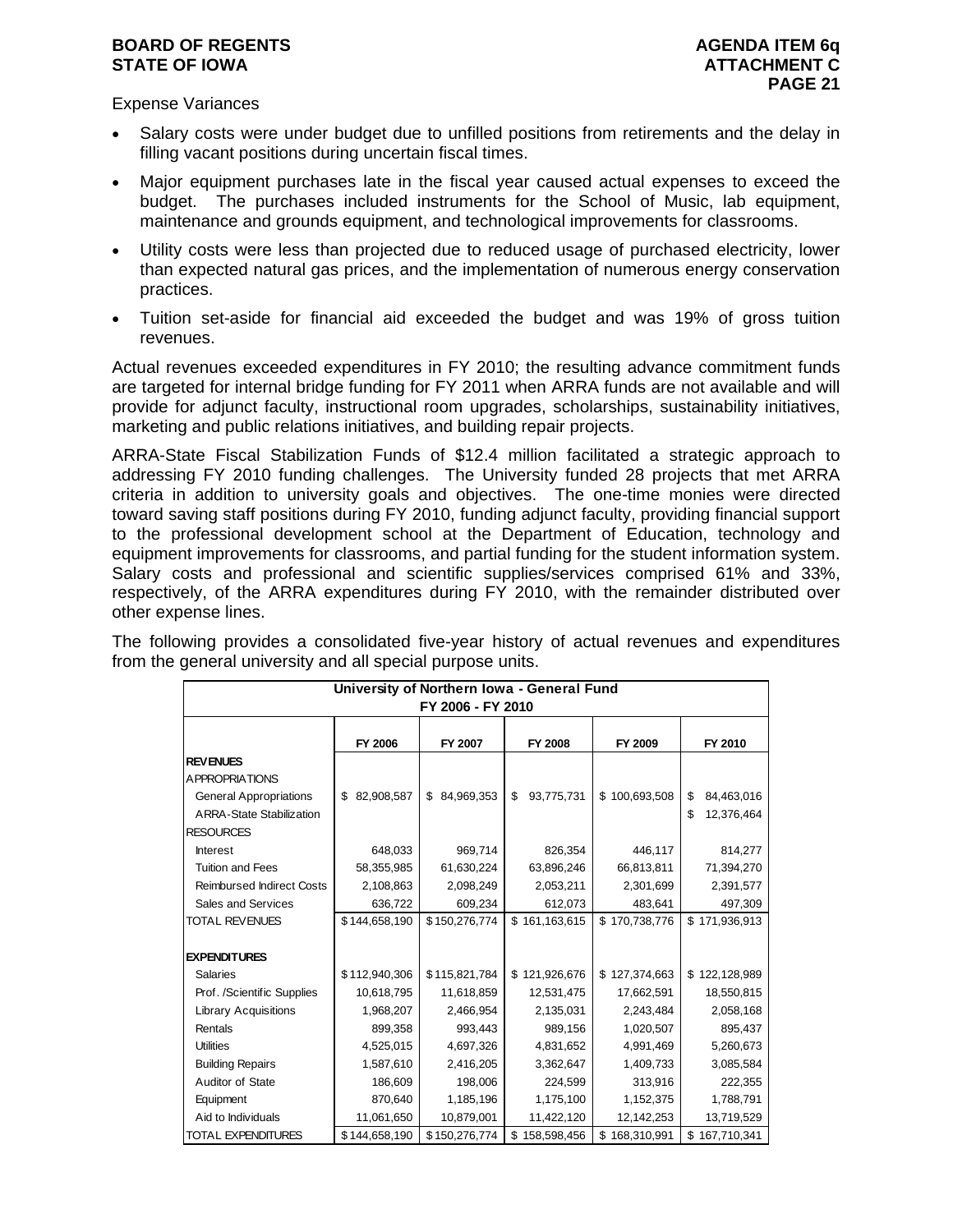#### **UNIVERSITY OF NORTHERN IOWA ATHLETICS**

| <b>INCOME</b>                       | FY 2010 Budget   | FY 2010 Actuals  | Variance     |  |
|-------------------------------------|------------------|------------------|--------------|--|
| Sports:                             |                  |                  |              |  |
| Football                            | \$<br>1,267,000  | \$<br>999,778    | \$(267,222)  |  |
| Men's Basketball                    | 1,014,000        | 1,104,335        | 90,335       |  |
| Men - All Other Sports              | 58,500           | 44,776           | (13, 724)    |  |
| Women - All Sports                  | 134,850          | 147,698          | 12,848       |  |
| <b>Subtotal - Sports</b>            | \$<br>2,474,350  | \$<br>2,296,587  | \$(177,763)  |  |
| Other Income:                       |                  |                  |              |  |
| <b>Student Activity Fees</b>        | \$<br>1,212,500  | \$<br>1,212,518  | \$<br>18     |  |
| <b>General University Support</b>   |                  |                  |              |  |
| <b>General Support</b>              | 3,345,837        | 3,165,693        | (180, 144)   |  |
| <b>Scholarship Support</b>          | 1,283,481        | 1,283,481        |              |  |
| Alumni/Foundation Support           | 1,136,000        | 1,223,144        | 87,144       |  |
| <b>Athletic Marketing</b>           | 1,039,000        | 1,057,205        | 18,205       |  |
| Athletic Conf/NCAA Support          | 600,000          | 641,630          | 41,630       |  |
| Novelties-Outings                   | 130,000          | 382,166          | 252,166      |  |
| Miscellaneous                       | 335,000          | 367,134          | 32,134       |  |
| <b>Subtotal - Other</b>             | 9,081,818        | 9,332,971        | 251,153      |  |
| <b>TOTAL INCOME</b>                 | \$<br>11,556,168 | \$<br>11,629,558 | 73,390<br>\$ |  |
| <b>EXPENSES</b>                     |                  |                  |              |  |
| <b>Men's Sports:</b>                |                  |                  |              |  |
| Football                            | \$<br>2,707,409  | \$<br>2,609,813  | \$ (97,596)  |  |
| <b>Basketball</b>                   | 1,413,569        | 1,715,543        | 301,974      |  |
| All Other Men's Sports              | 1,015,313        | 1,074,710        | 59,397       |  |
| <b>Subtotal - Men's Sports</b>      | \$<br>5,136,291  | \$<br>5,400,066  | \$263,775    |  |
| <b>Women's Sports:</b>              |                  |                  |              |  |
| <b>Basketball</b>                   | \$<br>752,730    | \$<br>762,237    | \$<br>9,507  |  |
| Volleyball                          | 631,113          | 648,935          | 17,822       |  |
| All Other                           | 1,861,192        | 2,011,065        | 149,873      |  |
| <b>Subtotal - Women's Sports</b>    | \$<br>3,245,035  | \$<br>3,422,237  | \$177,202    |  |
| <b>Other Expenses:</b>              |                  |                  |              |  |
| <b>Athletic Training</b>            | \$<br>305,306    | \$<br>212,129    | \$ (93, 177) |  |
| <b>Administration &amp; General</b> | 2,336,587        | 2,318,549        | (18,038)     |  |
| <b>Athletic Marketing</b>           | 253,949          | 234,092          | (19, 857)    |  |
| Contingency                         | 279,000          |                  | (279,000)    |  |
| <b>Subtotal - Other Expenses</b>    | \$<br>3,174,842  | \$<br>2,764,770  | \$(410,072)  |  |
| <b>TOTAL EXPENSE</b>                | \$<br>11,556,168 | \$<br>11,587,073 | 30,905<br>\$ |  |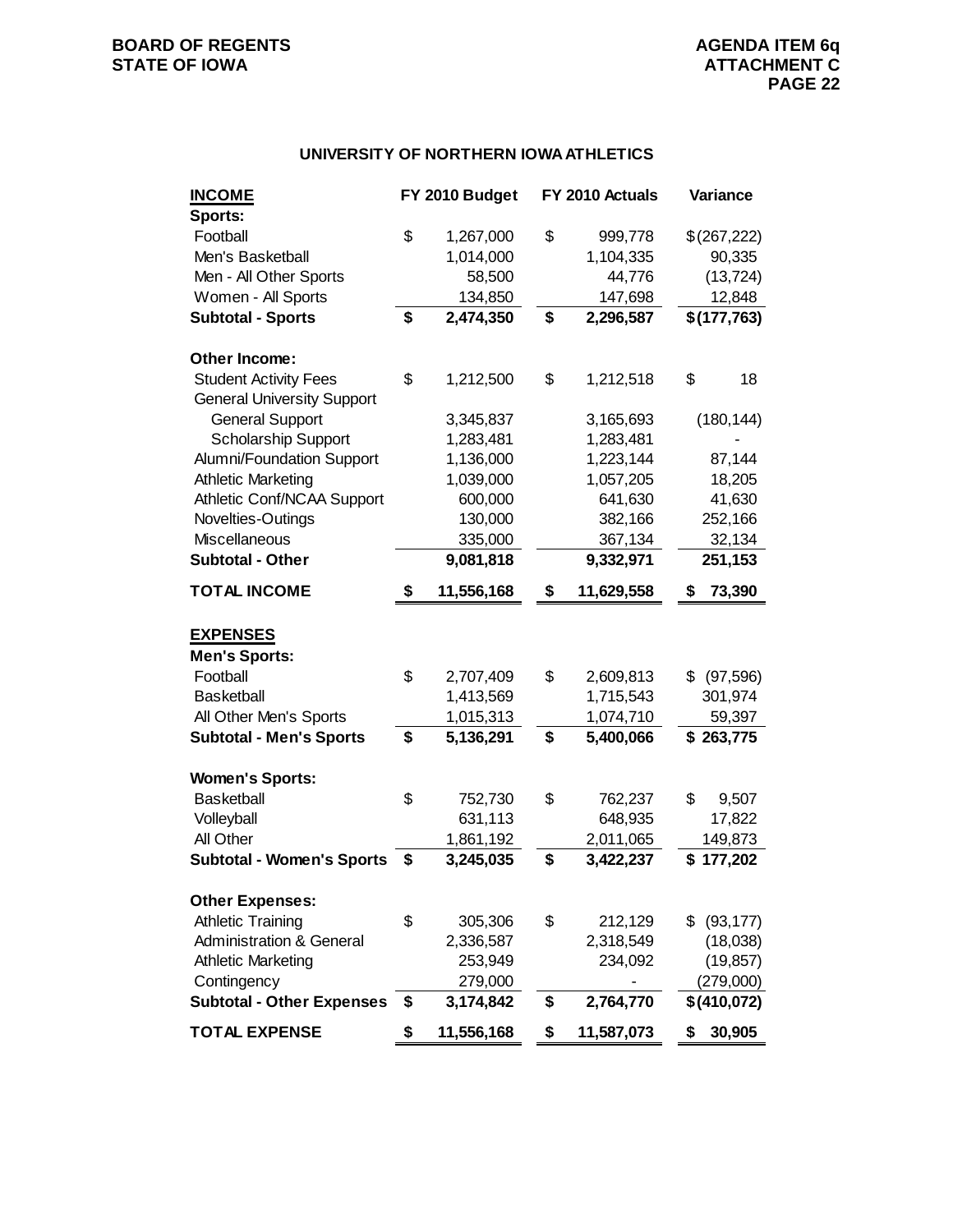The following describes the budget-to-actual revenue and expense variances for UNI Athletics as shown on the previous page.

Revenue Variances

- Sports income was less than the budget due the decrease in football season and individual ticket sales.
- General university support was reduced due to the mid-year budget reduction.
- Licensing revenue was greater than projected due to an increase in sales of novelty and apparel items.

Expense Variances

- Men's basketball expenses exceeded the budget due to travel costs associated with post-season participation and coaching bonus payments.
- Other women's sports expenses increased due to additional post-season travel costs.
- A contingency account is budgeted for athletics with actual expenses being reported in the appropriate expense category if applicable.

The following provides a consolidated five-year history of actual revenues and expenditures for UNI Athletics.

| University of Northern Iowa Athletics |                |                 |                  |                 |                  |  |  |  |  |  |  |  |
|---------------------------------------|----------------|-----------------|------------------|-----------------|------------------|--|--|--|--|--|--|--|
| FY 2006 - FY 2010                     |                |                 |                  |                 |                  |  |  |  |  |  |  |  |
|                                       | <b>FY 2006</b> | FY 2007         | FY 2008          | FY 2009         | FY 2010          |  |  |  |  |  |  |  |
| <b>Revenues</b>                       |                |                 |                  |                 |                  |  |  |  |  |  |  |  |
| Sports Income                         | \$1,720,490    | \$<br>1,951,774 | 2,132,457<br>\$  | \$<br>2,556,215 | 2,296,587<br>\$  |  |  |  |  |  |  |  |
| Alumni / Foundation /                 |                |                 |                  |                 |                  |  |  |  |  |  |  |  |
| Corp Support / Sponsorship            | 720,636        | 1,254,385       | 1,610,762        | 2,239,783       | 2,280,349        |  |  |  |  |  |  |  |
| Athletic Conference /                 |                |                 |                  |                 |                  |  |  |  |  |  |  |  |
| <b>NCAA Support</b>                   | 444,779        | 519,043         | 533,941          | 597,553         | 641,630          |  |  |  |  |  |  |  |
| <b>General University Support</b>     | 5,107,784      | 5,169,052       | 5,354,845        | 5,231,210       | 4,449,174        |  |  |  |  |  |  |  |
| <b>Student Fees</b>                   | 1,125,344      | 1,280,943       | 1,210,148        | 1,209,614       | 1,212,518        |  |  |  |  |  |  |  |
| Other Income                          | 372,044        | 207,820         | 276,535          | 338,378         | 749,300          |  |  |  |  |  |  |  |
| Total Revenues                        | \$9,491,077    | \$10,383,017    | 11,118,688<br>\$ | \$12,172,753    | \$11,629,558     |  |  |  |  |  |  |  |
| <b>Expenses</b>                       |                |                 |                  |                 |                  |  |  |  |  |  |  |  |
| Men's Sports                          | \$4,662,165    | \$<br>4,957,798 | 5,039,491<br>\$  | \$<br>5,749,288 | \$<br>5,400,066  |  |  |  |  |  |  |  |
| Women's Sports                        | 2,885,726      | 3,250,889       | 3,466,215        | 3,288,418       | 3,422,237        |  |  |  |  |  |  |  |
| Other Expenses                        | 1,943,186      | 2,174,330       | 2,465,379        | 3,043,858       | 2,764,770        |  |  |  |  |  |  |  |
| Total Expenses                        | \$9,491,077    | \$10,383,017    | 10,971,085<br>\$ | \$12,081,564    | 11,587,073<br>\$ |  |  |  |  |  |  |  |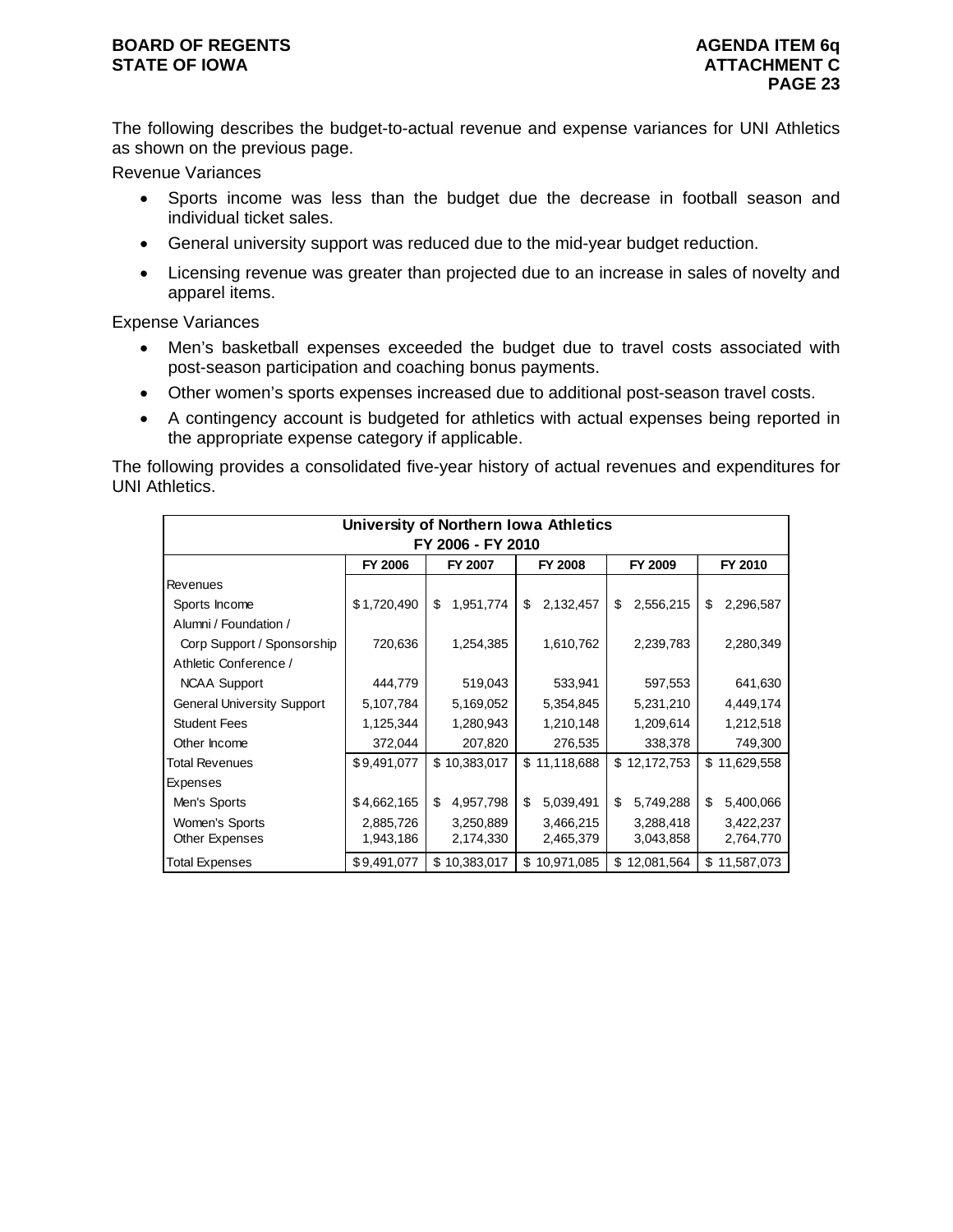| University of Northern Iowa Residence System - FY 2010 |               |              |               |         |  |  |  |  |
|--------------------------------------------------------|---------------|--------------|---------------|---------|--|--|--|--|
|                                                        | <b>Budget</b> | Actual       | Variance      | Percent |  |  |  |  |
|                                                        |               |              | Over/(Under)  |         |  |  |  |  |
| Revenues                                               | \$32,828,492  | \$36.308.224 | \$3,479,732   | 110.6%  |  |  |  |  |
| <b>Expenditures</b>                                    | 26,460,297    | 24,860,280   | (\$1,600,017) | 94.0%   |  |  |  |  |
| Debt Service                                           | 3,285,136     | 3,280,804    | (4, 332)      | 99.9%   |  |  |  |  |
| <b>Mandatory Transfers</b>                             | 330,000       | 330,000      |               | 100.0%  |  |  |  |  |
| Net Revenues                                           | 2,753,059     | 7.837.140    | \$5,084,081   | 284.7%  |  |  |  |  |
| Net Revenues as % of Gross<br>Revenue                  | 8.4%          | 21.6%        |               |         |  |  |  |  |

The UNI Residence System's total operating revenues were \$3.5 million higher than the budget. Contracts for single student housing were 435 greater than projected resulting in additional housing and residential dining revenue. Retail dining and catering income also exceeded the budget due to an increase in sales volume.

While revenues for the Residence System exceeded budget, total expenditures for the system were \$1.6 million less than the budget. Salary and related benefit costs were reduced for all employee groups creating a one-time cost savings measure for FY 2010. The early retirement incentive program resulted in unfilled positions, which also contributed to the salary expense reductions.

UNI's 2-Year Advantage Plan, which allows students to sign a two-year contract and lock in room and board rates, continues to be a popular with the students. In Fall 2010, 2,205 students participated in the Plan.

Net revenues after debt service and mandatory transfers continued to trend positively in FY 2010. Following years of continuous growth in net revenues, the University anticipates FY 2010 to be a peak year for net revenues as new bonding is projected for the Apartment Housing projects in each of the next two years.

| University of Northern Iowa - Residence System<br>FY 2006 - FY 2010 |                 |                 |                |              |              |  |  |  |  |
|---------------------------------------------------------------------|-----------------|-----------------|----------------|--------------|--------------|--|--|--|--|
|                                                                     | <b>FY 2006</b>  | FY 2007         | <b>FY 2008</b> | FY 2009      | FY 2010      |  |  |  |  |
|                                                                     |                 |                 |                |              |              |  |  |  |  |
| Revenues                                                            | \$27,018,686    | \$29,867,691    | \$32,181,568   | \$35,645,340 | \$36,308,224 |  |  |  |  |
| <b>Expenditures for Operations</b>                                  | 21,048,052      | 22,685,201      | 24,102,082     | 25,211,051   | 24,860,280   |  |  |  |  |
| Debt Service and Mandatory Transfers                                | 3,633,392       | 3,621,491       | 3,620,449      | 3,615,136    | 3,610,804    |  |  |  |  |
| Net Revenues after Debt Serv/Mand                                   |                 |                 |                |              |              |  |  |  |  |
| Transfers                                                           | 2,337,242<br>\$ | 3,560,999<br>\$ | \$4,459,037    | \$6,819,153  | \$7,837,140  |  |  |  |  |
| <b>INet Revenues as % of Gross Revenue</b>                          | 8.7%            | 11.9%           | 13.9%          | 19.1%        | 21.6%        |  |  |  |  |

The residence system annual report is available in the Board Office and provides FY 2010 enrollment data, residence hall and apartment occupancy, and financial information. The annual report also contains Fall 2010 enrollment and occupancy information. Following the trend of increased occupancy, total occupancy for Fall 2010 is 59 students more than Fall 2009.

| University of Northern Iowa Residence System |                  |           |        |          |  |  |  |  |  |
|----------------------------------------------|------------------|-----------|--------|----------|--|--|--|--|--|
|                                              | <b>Fall 2009</b> | Fall 2010 | Change | % Change |  |  |  |  |  |
| <b>Total University Enrollment</b>           | 13,080           | 13,201    | 121    | 0.9%     |  |  |  |  |  |
| Low er Division                              | 4,591            | 4.521     | $-70$  | $-1.5%$  |  |  |  |  |  |
| Low er Div as % of Total                     | 35.10%           | 34.25%    |        |          |  |  |  |  |  |
| <b>Total Occupancy</b><br>Occupancy as a     | 4.369            | 4.428     | 59     | 1.4%     |  |  |  |  |  |
| % of Enrollment                              | 33.4%            | 33.5%     |        |          |  |  |  |  |  |

The outstanding revenue bond obligations for UNI's residence system as of June 30, 2010, were \$26,765,000.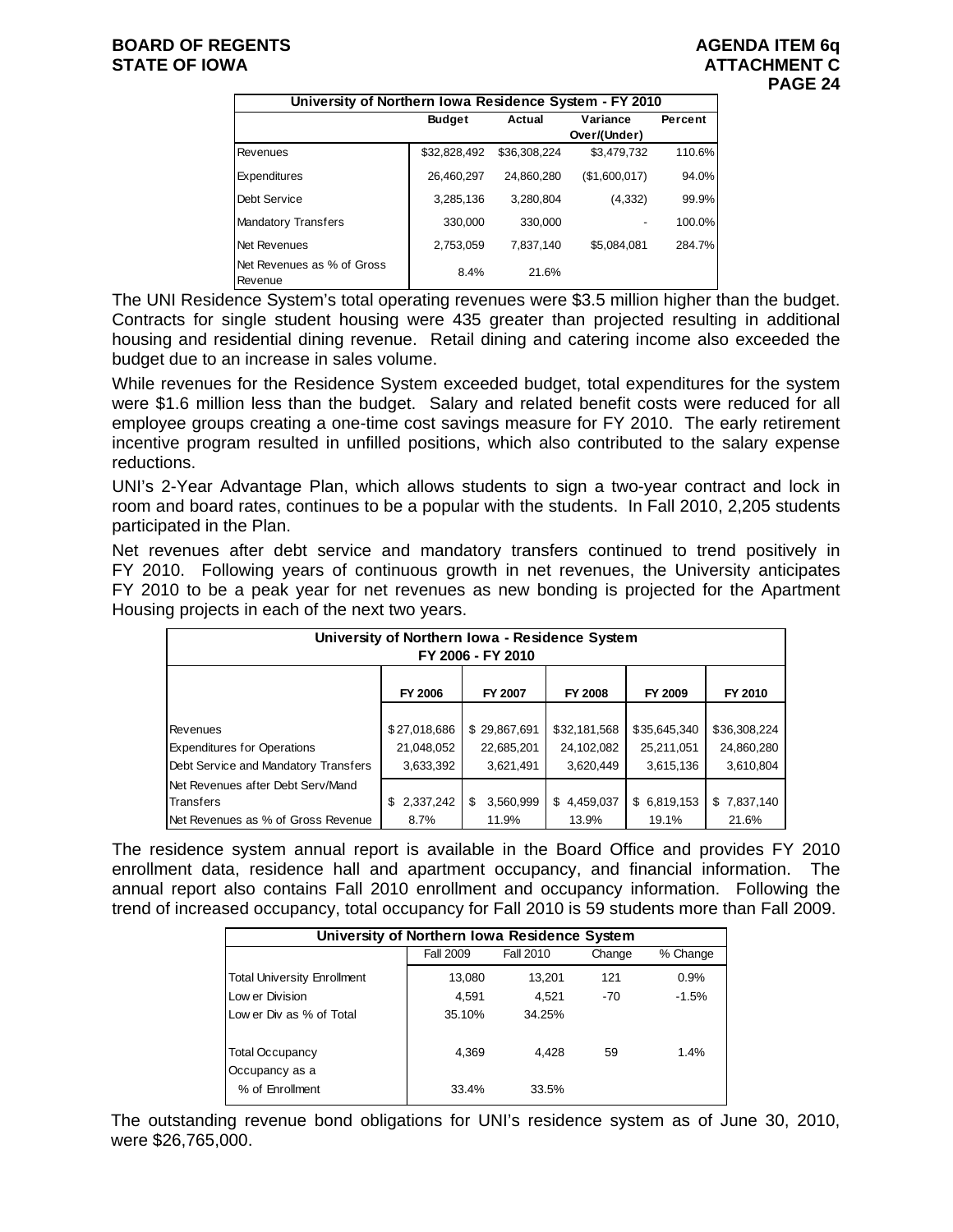#### **Iowa School for the Deaf**

The following compares the FY 2010 general fund approved budget with actual revenue and expenditure transactions. The Board approved a revised operating budget for ISD last Spring which included a net decrease in state appropriations of \$389,000 and an \$85,000 increase in sales and services income resulting from revenue received from high school leadership camps, interpreter reimbursements, and leased farm ground. Total revenues and expenses were 99.9% of the revised budget.

| lowa School for the Deaf - General Fund<br>FY 2010 |    |                           |    |            |    |                          |                                 |  |
|----------------------------------------------------|----|---------------------------|----|------------|----|--------------------------|---------------------------------|--|
|                                                    |    |                           |    |            |    |                          |                                 |  |
|                                                    |    | Approved<br><b>Budget</b> |    | Actual     |    | Variance<br>Over/(Under) | Actual as % of<br><b>Budget</b> |  |
| <b>REVENUES</b>                                    |    |                           |    |            |    |                          |                                 |  |
| A PPROPRIATIONS                                    |    |                           |    |            |    |                          |                                 |  |
| General                                            | \$ | 9,263,866                 | \$ | 9,263,866  | \$ |                          | 100.0%                          |  |
| Other                                              |    | 75,680                    |    | 75,680     |    |                          | 100.0%                          |  |
| <b>ARRA-State Stabilization</b>                    |    | 583,987                   |    | 583,987    |    |                          | 100.0%                          |  |
| <b>RESOURCES</b>                                   |    |                           |    |            |    |                          |                                 |  |
| <b>Federal Support</b>                             |    | 54,000                    |    | 53,117     |    | (883)                    | 98.4%                           |  |
| Interest                                           |    | 15,000                    |    | 3,724      |    | (11, 276)                | 24.8%                           |  |
| Sales and Services                                 |    | 418,274                   |    | 416,178    |    | (2,096)                  | 99.5%                           |  |
| Other Income                                       |    | 11,916                    |    | 11,916     |    |                          | 100.0%                          |  |
| TOTAL REVENUES                                     | \$ | 10,422,723                | \$ | 10,408,468 | \$ | (14, 255)                | 99.9%                           |  |
| <b>EXPENDITURES</b>                                |    |                           |    |            |    |                          |                                 |  |
| <b>Salaries</b>                                    | \$ | 7,596,948                 | \$ | 7,703,991  | \$ | 107,043                  | 101.4%                          |  |
| Prof. /Scientific Supplies                         |    | 1,063,880                 |    | 1,094,153  |    | 30,273                   | 102.8%                          |  |
| <b>Library Acquisitions</b>                        |    | 8,226                     |    | 8,430      |    | 204                      | 102.5%                          |  |
| <b>Utilities</b>                                   |    | 390,520                   |    | 299,351    |    | (91, 169)                | 76.7%                           |  |
| <b>Building Repairs</b>                            |    | 1,255,453                 |    | 1,161,360  |    | (94,093)                 | 92.5%                           |  |
| Auditor of State                                   |    | 40,000                    |    | 29,791     |    | (10, 209)                | 74.5%                           |  |
| Equipment                                          |    | 67,696                    |    | 111,392    |    | 43,696                   | 164.5%                          |  |
| TOTAL EXPENDITURES                                 | \$ | 10,422,723                | \$ | 10,408,468 | \$ | (14, 255)                | 99.9%                           |  |

While total general fund revenues and expenditures were consistent with the budget, line item variance explanations are provided below.

**Variances** 

- Interest income was less than budgeted due to lower interest rates on investments.
- Salary costs of terminated employees from the midyear budget reduction being paid through the time of termination slightly exceeded the budget.
- Building repairs were lower than budgeted. Funds from the supplemental appropriation were reallocated from building repairs to equipment.
- Expenses paid to the State Auditor were less than the original cost estimate.

All ISD ARRA-State Stabilization funds received in FY 2010 were utilized for the fire/life safety sprinkler project in the boys and girls residence halls during the year.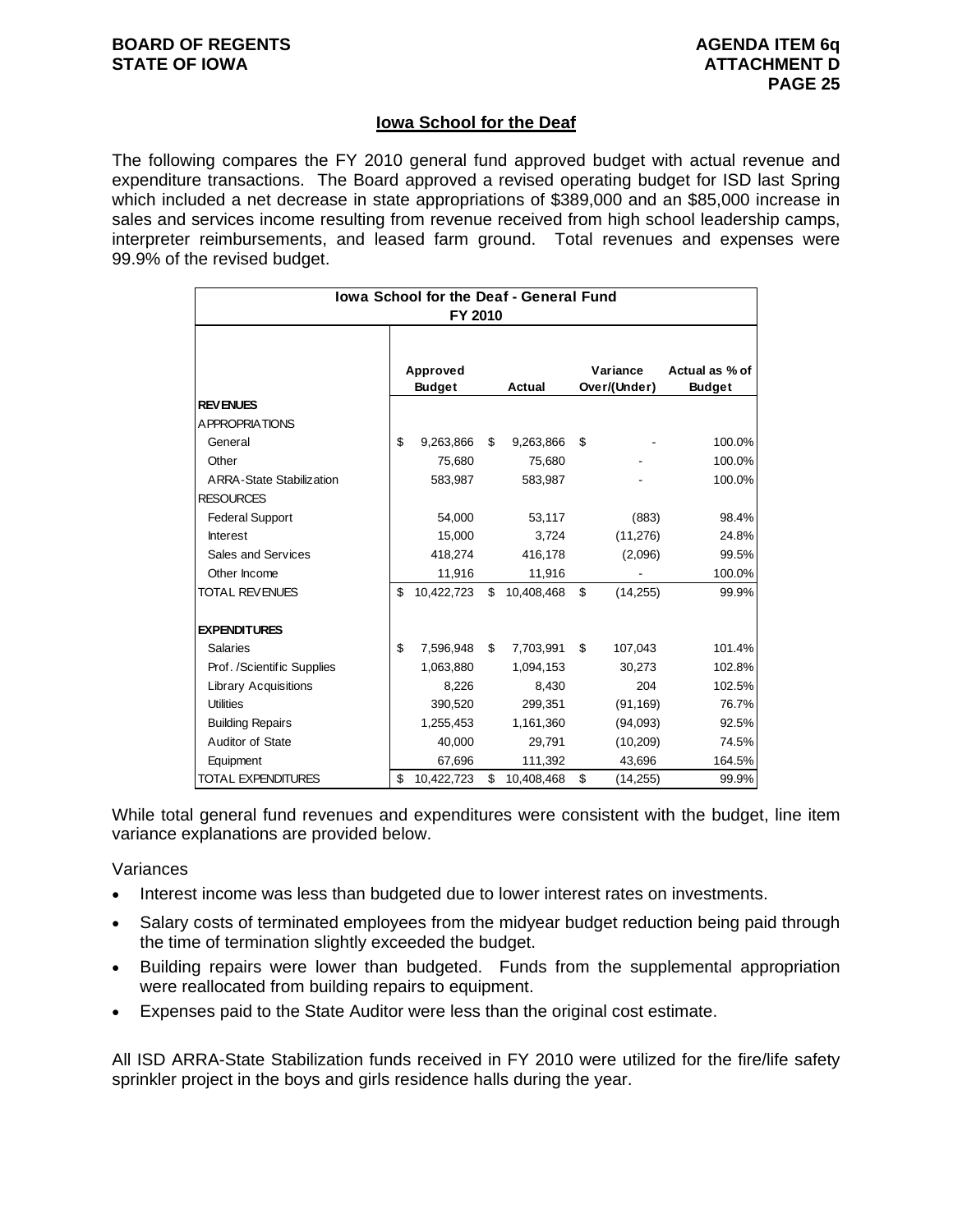### **BOARD OF REGENTS**<br> **BOARD OF REGENTS**<br> **STATE OF IOWA**

Planned reallocations totaling \$50,000 were accomplished as budgeted. Funds previously dedicated to the School's regular deaf education classroom and Student Life program were reallocated to support anticipated utility cost increases and the anticipated budget reduction.

The following provides a five-year history of general operating revenues and expenditures. The increase in building repairs compared to previous years is due to the Science Lab renovation completed at the School.

| Iowa School for the Deaf - General Fund |             |                   |                 |                 |                 |  |  |  |  |
|-----------------------------------------|-------------|-------------------|-----------------|-----------------|-----------------|--|--|--|--|
|                                         |             | FY 2006 - FY 2010 |                 |                 |                 |  |  |  |  |
|                                         |             |                   |                 |                 |                 |  |  |  |  |
|                                         | FY 2006     | FY 2007           | <b>FY 2008</b>  | FY 2009         | FY 2010         |  |  |  |  |
| <b>REVENUES</b>                         |             |                   |                 |                 |                 |  |  |  |  |
| <b>APPROPRIATIONS</b>                   |             |                   |                 |                 |                 |  |  |  |  |
| General                                 | \$8,810,471 | \$9,162,890       | \$<br>9,689,607 | 9,974,495<br>\$ | \$<br>9,263,866 |  |  |  |  |
| Other                                   | 170,800     | 169,797           | 173,735         | 180,687         | 75,680          |  |  |  |  |
| <b>ARRA-State Stabilization</b>         |             |                   |                 |                 | 583,987         |  |  |  |  |
| <b>RESOURCES</b>                        |             |                   |                 |                 |                 |  |  |  |  |
| <b>Federal Support</b>                  | 47,033      | 44,244            | 43,235          | 43,534          | 53,117          |  |  |  |  |
| <b>Interest</b>                         | 30,482      | 35,303            | 16,387          | 1,406           | 3,724           |  |  |  |  |
| Sales and Services                      | 309,476     | 342,829           | 336,225         | 385,811         | 416,178         |  |  |  |  |
| Other Income                            | 11,916      | 11,916            | 11,916          | 11,916          | 11,916          |  |  |  |  |
| <b>TOTAL REVENUES</b>                   | \$9,380,178 | \$9,766,979       | \$10,271,105    | \$10,597,849    | \$10,408,468    |  |  |  |  |
|                                         |             |                   |                 |                 |                 |  |  |  |  |
| <b>EXPENDITURES</b>                     |             |                   |                 |                 |                 |  |  |  |  |
| <b>Salaries</b>                         | \$7,401,483 | 7,587,136<br>\$   | 8,159,021<br>\$ | 8,389,417<br>\$ | 7,703,991<br>\$ |  |  |  |  |
| Prof. /Scientific Supplies              | 1,143,883   | 1,094,811         | 1,202,762       | 1,088,288       | 1,094,153       |  |  |  |  |
| <b>Library Acquisitions</b>             | 8,312       | 10,536            | 3,449           | 21              | 8,430           |  |  |  |  |
| <b>Utilities</b>                        | 370,130     | 373,330           | 389,672         | 358,157         | 299,351         |  |  |  |  |
| <b>Building Repairs</b>                 | 338,551     | 558,372           | 354,222         | 579,725         | 1,161,360       |  |  |  |  |
| Auditor of State                        | 33,953      | 15,097            | 33,880          | 34,500          | 29,791          |  |  |  |  |
| Equipment                               | 83,866      | 127,697           | 128,099         | 147,741         | 111,392         |  |  |  |  |
| <b>TOTAL EXPENDITURES</b>               | \$9,380,178 | \$<br>9,766,979   | \$10,271,105    | \$10,597,849    | \$10,408,468    |  |  |  |  |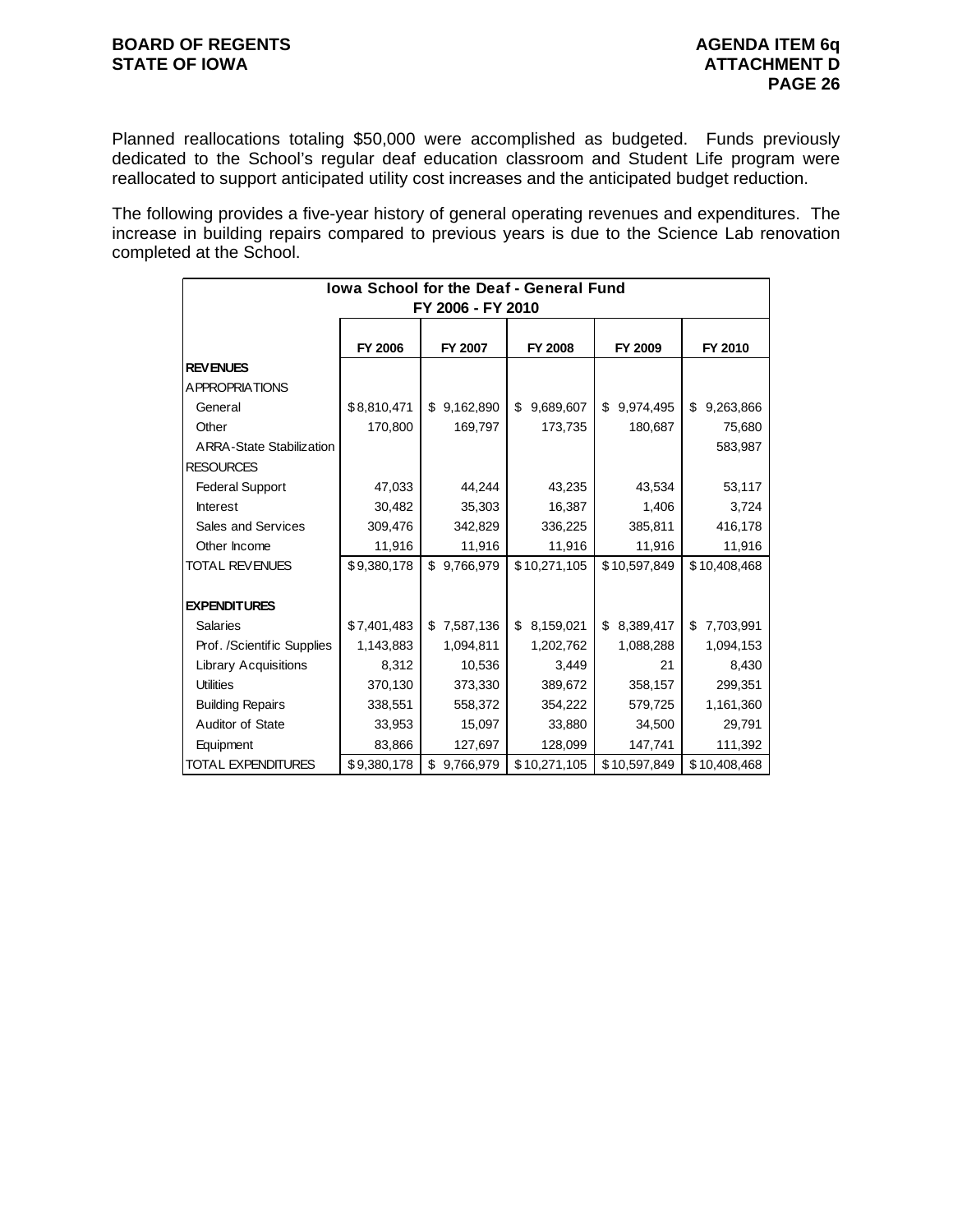#### **Iowa Braille and Sight Saving School**

The following compares the FY 2010 general operating fund approved budget with actual revenue and expenditure transactions. The Board approved a revised operating budget for IBSSS in April 2010 to reflect a decrease of \$210,000 in state appropriations. Total FY 2010 revenues were 99.4% of the revised budget.

| Iowa Braille and Sight Saving School - General Fund<br>FY 2010 |    |               |    |               |    |              |             |  |
|----------------------------------------------------------------|----|---------------|----|---------------|----|--------------|-------------|--|
|                                                                |    |               |    |               |    |              |             |  |
|                                                                |    | Approved      |    |               |    | Variance     | Actual as % |  |
|                                                                |    | <b>Budget</b> |    | <b>Actual</b> |    | Over/(Under) | of Budget   |  |
| <b>REVENUES</b>                                                |    |               |    |               |    |              |             |  |
| <b>APPROPRIATIONS</b>                                          |    |               |    |               |    |              |             |  |
| General                                                        | \$ | 5,255,153     | \$ | 5,055,153     | \$ | (200,000)    | 96.2%       |  |
| Other                                                          |    | 9,460         |    | 9,460         |    |              | 100.0%      |  |
| <b>ARRA-State Stabilization</b>                                |    | 330,215       |    | 330,215       |    |              | 100.0%      |  |
| <b>RESOURCES</b>                                               |    |               |    |               |    |              |             |  |
| <b>Federal Support</b>                                         |    | 357,000       |    | 446,507       |    | 89,507       | 125.1%      |  |
| <b>Interest</b>                                                |    | 5,000         |    | 794           |    | (4,206)      | 15.9%       |  |
| <b>Reimbursed Indirect Costs</b>                               |    | 41,268        |    | 47,514        |    | 6,246        | 115.1%      |  |
| Sales and Services                                             |    | 3,300,370     |    | 3,354,934     |    | 54,564       | 101.7%      |  |
| Other                                                          |    | 10,000        |    | 5,731         |    | (4,269)      | 57.3%       |  |
| <b>TOTAL REVENUES</b>                                          | \$ | 9,308,466     | \$ | 9,250,308     |    | (58, 158)    | 99.4%       |  |
| <b>EXPENDITURES</b>                                            |    |               |    |               |    |              |             |  |
| <b>Salaries</b>                                                | \$ | 7,012,350     | \$ | 6,984,536     | \$ | (27, 814)    | 99.6%       |  |
| Prof. /Scientific Supplies                                     |    | 1,121,539     |    | 1,202,500     |    | 80,961       | 107.2%      |  |
| <b>Library Acquisitions</b>                                    |    | 3,500         |    | 2,156         |    | (1,344)      | 61.6%       |  |
| <b>Utilities</b>                                               |    | 251,250       |    | 225,532       |    | (25, 718)    | 89.8%       |  |
| <b>Building Repairs</b>                                        |    | 714,836       |    | 469,992       |    | (244, 844)   | 65.7%       |  |
| Auditor of State                                               |    | 29,200        |    | 24,608        |    | (4,592)      | 84.3%       |  |
| Equipment                                                      |    | 175,791       |    | 140,984       |    | (34, 807)    | 80.2%       |  |
| TOTAL EXPENDITURES                                             | \$ | 9,308,466     | \$ | 9,050,308     |    | (258,158)    | 97.2%       |  |

While total general fund revenues and expenditures were consistent with the budget, line item variance explanations are provided below.

Revenue Variances

- IBSSS received a supplemental FY 2010 appropriation which was eligible for carryforward into FY 2011. The school elected to carry forward \$200,000 into FY 2011 resulting in the budget-to-actual appropriation variance.
- Federal support exceeded the budget due to additional State Vision Grant revenue being allocated to cover higher Orientation and Mobility personnel costs.
- Sales and services revenue was over budget from greater AEA Extended School Year revenues and an unbudgeted reimbursement from the Hawkeye Carver Grant.